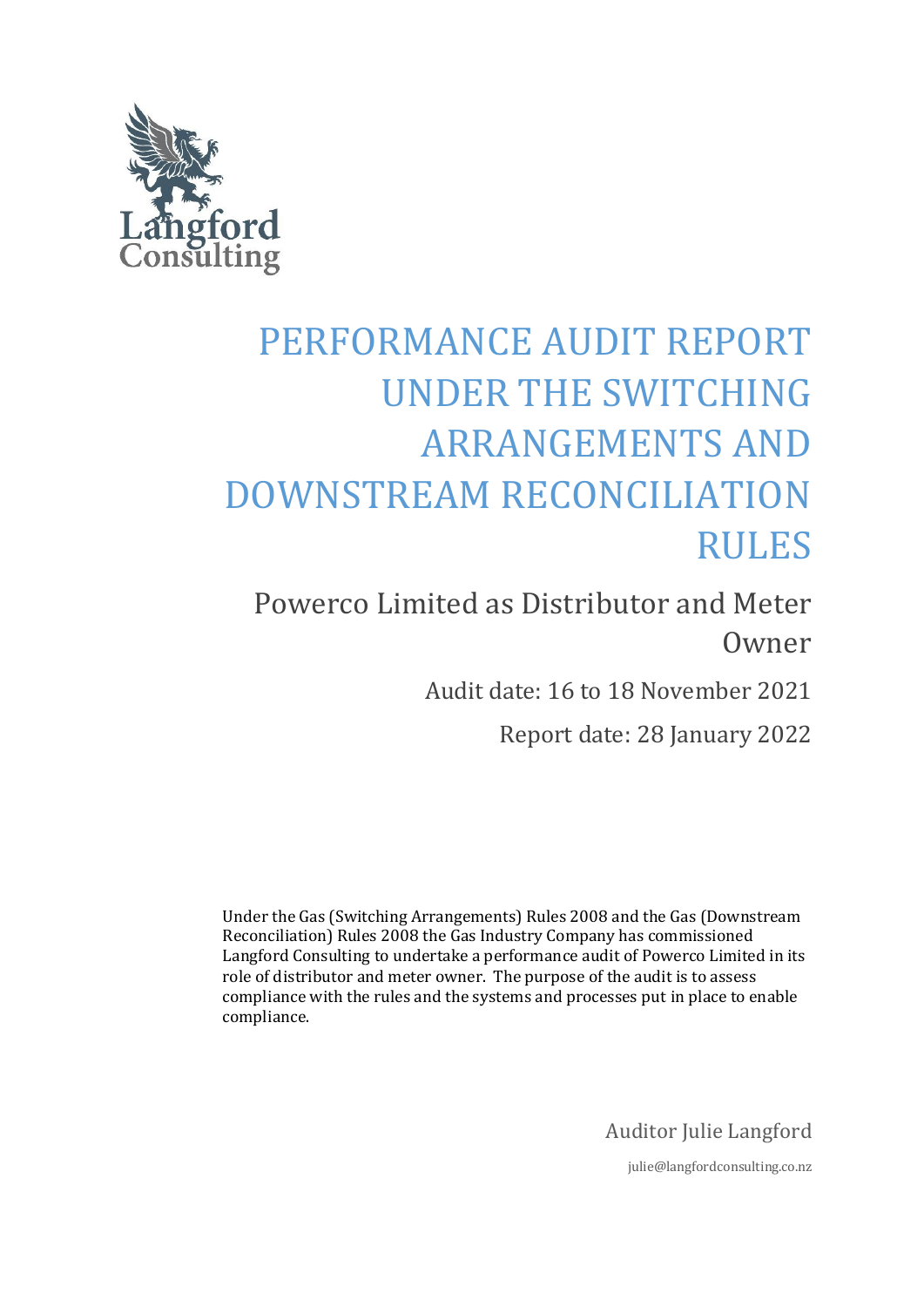## <span id="page-1-0"></span>Executive Summary

Under the Gas (Switching Arrangements) Rules 2008 and the Gas (Downstream Reconciliation) Rules 2008 the Gas Industry Company (GIC) commissioned Langford Consulting to undertake a performance audit of Powerco Ltd (Powerco).

The purpose of the audit is to:

- $\triangleright$  assess compliance with the rules
- $\triangleright$  assess the systems and processes put in place to enable compliance with the rules

The audit was conducted within the terms of reference supplied by the GIC and within the guideline note *Guideline note for rules 65 to 75: the commissioning and carrying out of performance audits and event audits, version 3.0* [\(http://www.gasindustry.co.nz/dmsdocument/2858\)](http://www.gasindustry.co.nz/dmsdocument/2858).

The engagement commenced on 20 August 2021 and involved a site visit to Powerco's Wellington office on 16 to 18 November 2021. Powerco staff joined the audit from other locations using Teams software and shared screens where relevant to help illustrate processes.

In general, the auditor noted that significant process improvements had been made, particularly in the frequency of alignment checks between Powerco systems and the registry, as well as the introduction of new data integrity checks and work to progress decommissioned ICPs. However, documentation to illustrate metering compliance was difficult to locate.

The summary of report findings shows that the Powerco control environment, for the 15 areas evaluated, was found to be: "effective" for 13 areas; "not adequate" for 1 area; "not applicable" for 1 area.

7 breach allegations are made in relation to Powerco regarding the non-compliant areas and are summarised in the following table. There is also an alleged breach arising for 3 retailers. The following observation and recommendations were also made:

**RECOMMENDATION**: That Powerco improve the integrity checks in their tool for reviewing load shedding categories, particularly with regard to ensuring the DOM code is used accurately.

This recommendation has already been implemented.

**OBSERVATION:** Powerco have suspended the statistical sampling of smaller meters as required by NZS5259, given the expected rollout of smart meters in 2022. If there is any significant delay to the smart metering project this suspension will need to be reconsidered.

**RECOMMENDATION:** That Powerco considers how it stores documentation to demonstrate compliance with NZS5259.

**RECOMMENDATION:** That Powerco consider how they record retailer metering queries. The logging of these in one central place would enable monitoring, to assure them of timely responses and to help identify emerging trends/issues.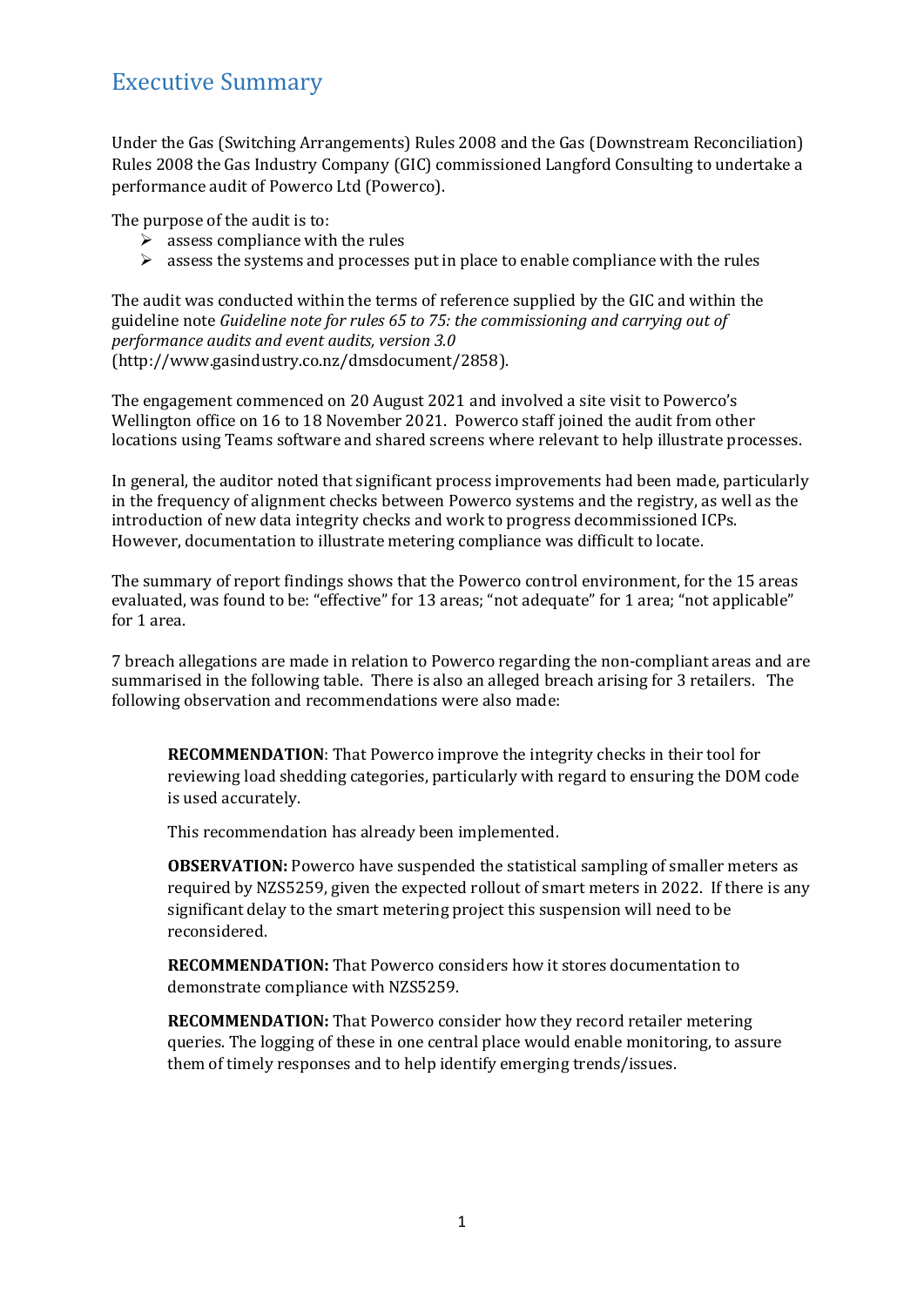## <span id="page-2-0"></span>Summary of breach allegations

All breach allegations are made under the Gas (Switching Arrangements) Rules 2008 unless otherwise stated.

| <b>Section</b> | <b>Summary of issue</b>                                                                                                                                         | <b>Rules</b><br>potentially<br>breached         |
|----------------|-----------------------------------------------------------------------------------------------------------------------------------------------------------------|-------------------------------------------------|
| 4.2            | Of 62 new connections reviewed, 2 were found not to<br>have had an ICP identifier assigned within 3 business<br>days and the retailer not to have been informed | r51.2                                           |
| 4.2            | 6 new ICPs had been incorrectly assigned to the wrong<br>gas gate                                                                                               | r58.1                                           |
| 4.3            | 134 ICPs were in the wrong load shedding categories,<br>including some categorised as domestic that appear to<br>be commercial.                                 | r58.1                                           |
| 4.3            | 6 ICPs were found to have incorrect altitudes and/or<br>addresses                                                                                               | r58.1                                           |
| 4.3            | 16 ICPs were found to have incorrect network pressure                                                                                                           | r58.1                                           |
| 5.1            | The statistical sampling of their smaller meters required<br>by NZS5259, has been suspended                                                                     | Gas<br>(Downstream<br>Reconciliation)<br>r 27.1 |
| 5.5            | Powerco had incorrectly shown a meter as removed in<br>the registry.                                                                                            | r58.1                                           |
| 5.5            | Incorrect status by retailer, the ICP was shown as active<br>after the meter had been removed.<br>3 ICPs for GENG<br>3 ICPs for CTCT<br>1 ICP for MEEN          | r58.1                                           |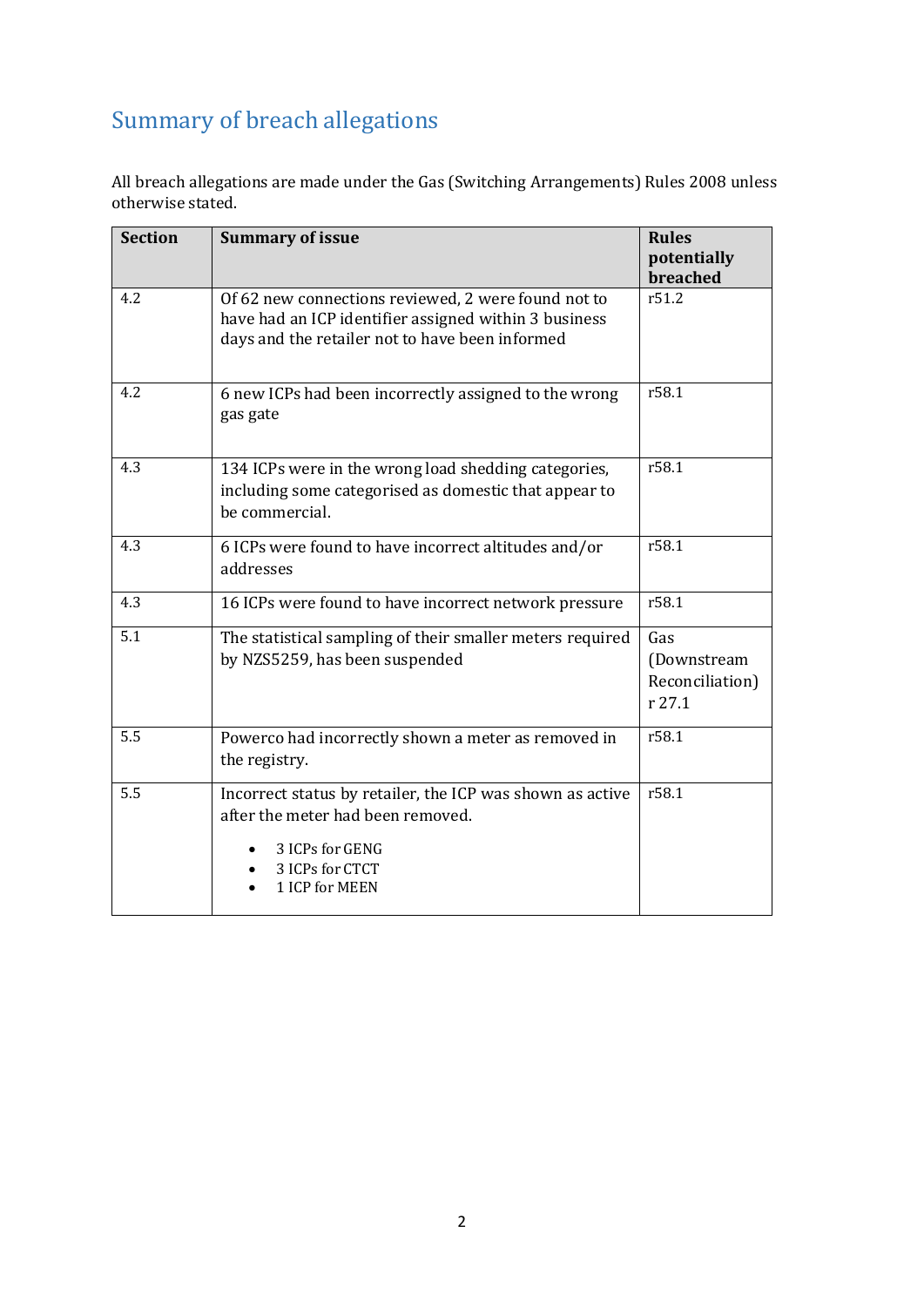## Summary of report findings

<span id="page-3-0"></span>

| <b>Issue</b>                                          | <b>Section</b> | <b>Control Rating</b> | Compliance        | <b>Comments</b>                                                                                                                                                                                           |  |
|-------------------------------------------------------|----------------|-----------------------|-------------------|-----------------------------------------------------------------------------------------------------------------------------------------------------------------------------------------------------------|--|
|                                                       |                |                       | Rating            |                                                                                                                                                                                                           |  |
|                                                       |                |                       |                   | <b>GENERAL</b>                                                                                                                                                                                            |  |
| Participant registration<br>information               | 3.1            | Effective             | Compliant         | A routine check had been implemented since the last audit.                                                                                                                                                |  |
| Obligation to act<br>reasonably                       | 3.2            | Effective             | Compliant         | No examples of Powerco acting unreasonably were found                                                                                                                                                     |  |
| Obligation to use<br>registry software<br>competently | 3.3            | Effective             | Compliant         | No examples of Powerco using software incompetently were found                                                                                                                                            |  |
| <b>AS DISTRIBUTOR</b>                                 |                |                       |                   |                                                                                                                                                                                                           |  |
| Assignment of ICPs                                    | 4.1            | Effective             | Compliant         | Controls are a blend of system validations and appropriate interventions by an<br>experienced team                                                                                                        |  |
| Creation of new ICPs                                  | 4.2            | Effective             | Not compliant     | ICPs were added to the registry within the required timeframes, only minor problems<br>with accuracy of registry data were identified, 2 of 62 ICP identifiers were not created<br>within 3 business days |  |
| Maintenance of ICPs in<br>the registry                | 4.3            | Effective             | Not compliant     | Registry data is aligned with Powerco systems, only minor issues were found with data<br>accuracy. One matter arising with the maintenance of load shedding has already been<br>addressed.                |  |
| Notices of gas gate<br>creation/decommissioni<br>ng   | 4.4            | Not applicable        | Not<br>applicable | There had been no gas gate changes since the last audit                                                                                                                                                   |  |
| Publishing of network<br>price category codes         | 4.5            | Effective             | Compliant         | These were reviewed and found to be current and publicly available                                                                                                                                        |  |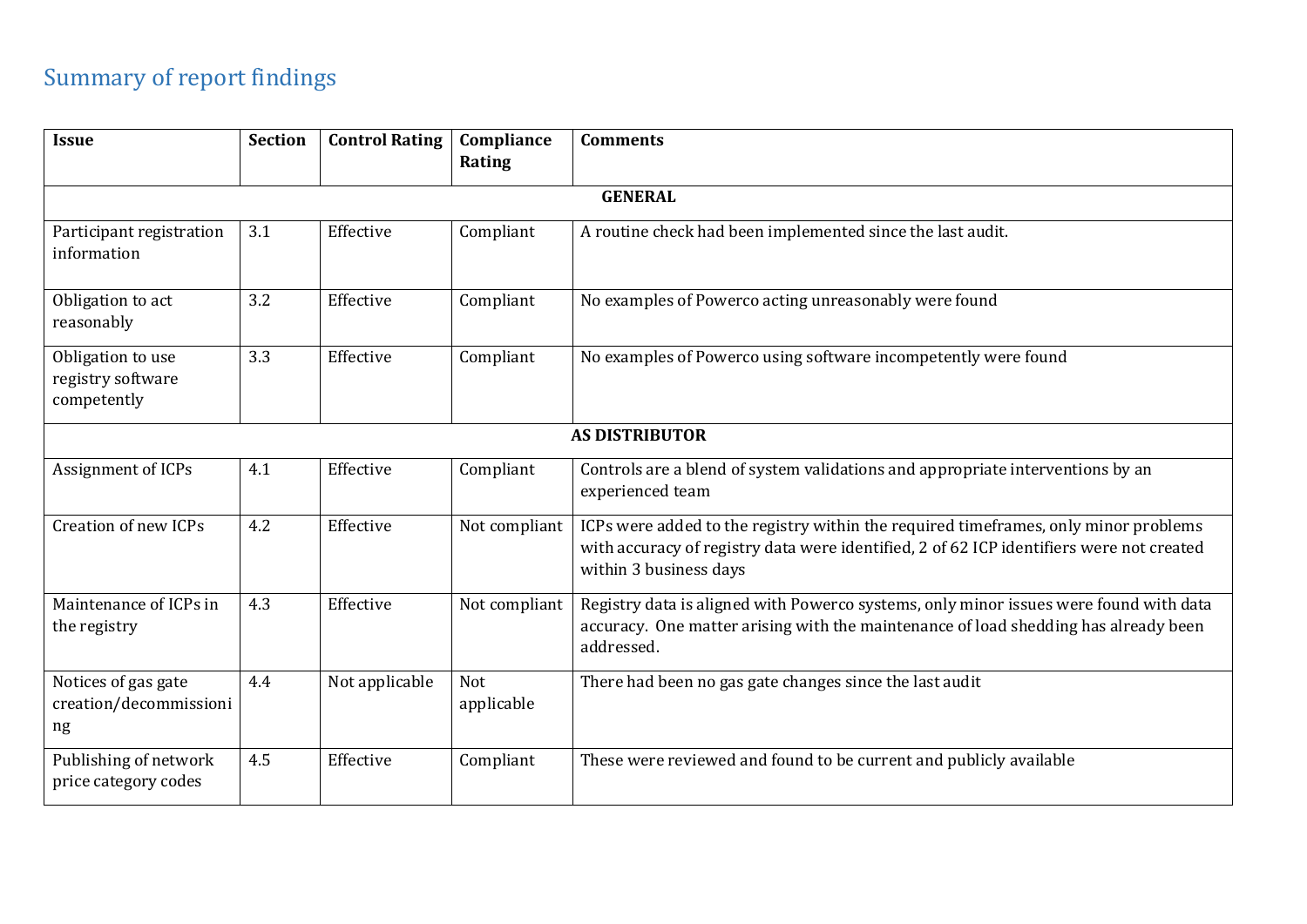| Disclosure of ICP<br>information     | 4.6 | Effective    | Compliant                | Powerco had a portal for price enquiries and all recent requests had been met within<br>the required timeframe                                                                                                                                     |
|--------------------------------------|-----|--------------|--------------------------|----------------------------------------------------------------------------------------------------------------------------------------------------------------------------------------------------------------------------------------------------|
| Loss factor codes                    | 4.7 | Effective    | Compliant                | There were no changes to loss factor codes, the current codes were published.                                                                                                                                                                      |
|                                      |     |              |                          | <b>AS METER OWNER</b>                                                                                                                                                                                                                              |
| Compliance with<br>NZS5259           | 5.1 | Not adequate | Unable to<br>form a view | A strong suite of operating procedures to ensure compliance are in place, but<br>documentation to demonstrate compliance could not be comprehensively supplied<br>Sampling of small meters has been suspended pending installation of smart meters |
| Provision of metering<br>price codes | 5.2 | Effective    | Compliant                | Metering prices were provided and are sent to participants.                                                                                                                                                                                        |
| Disclosure of ICP<br>information     | 5.3 | Effective    | Compliant                | All recent requests had been met within the timeframes                                                                                                                                                                                             |
| Registry information for<br>new ICPs | 5.4 | Effective    | Compliant                | Registry information was accurate and uploaded in a timely fashion                                                                                                                                                                                 |
| Maintenance of ICP<br>information    | 5.5 | Effective    | Not compliant            | One ICP was incorrectly recorded as having its meter removed.                                                                                                                                                                                      |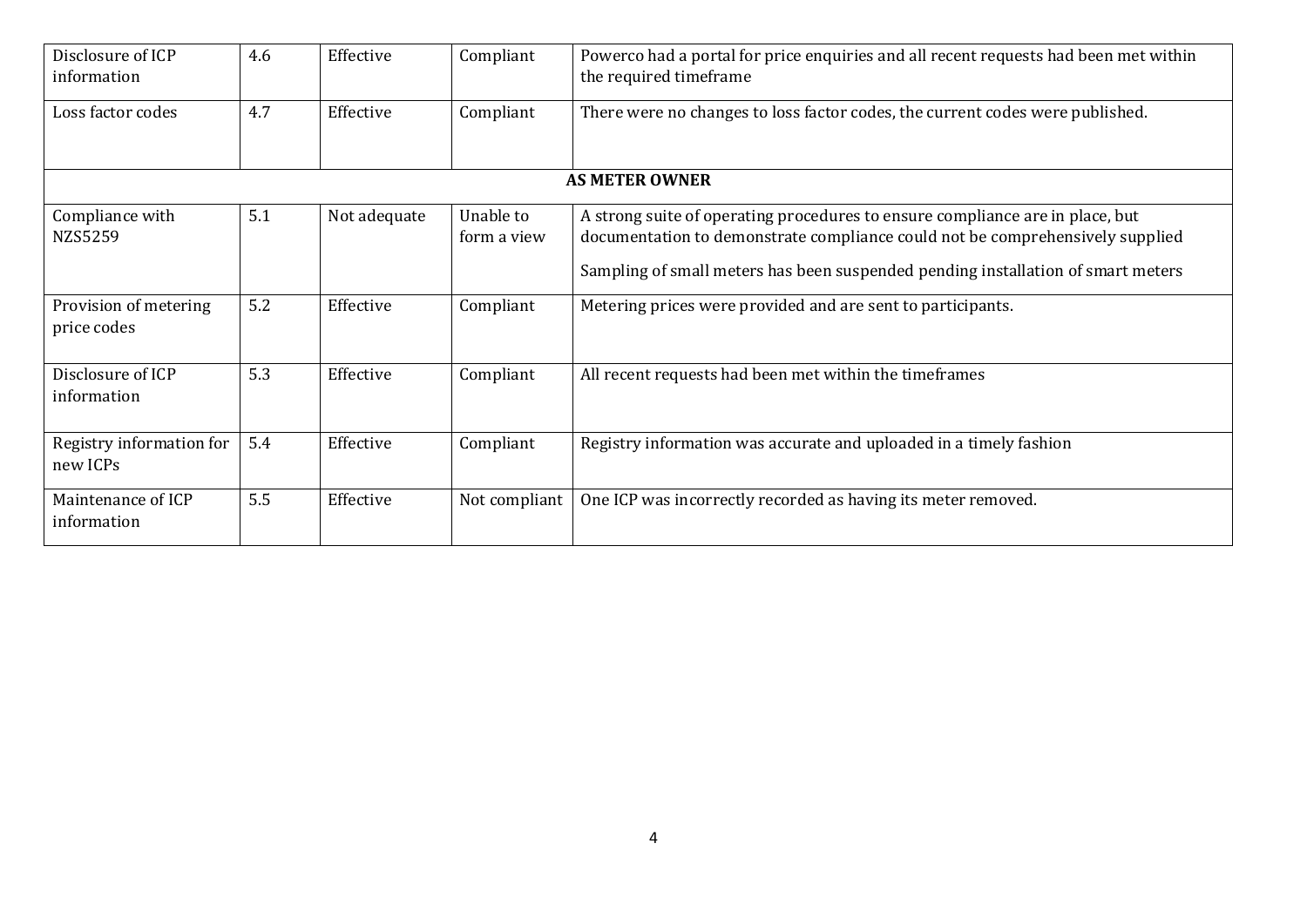## **Table of Contents**

| 1.    |  |  |  |  |
|-------|--|--|--|--|
| 2.    |  |  |  |  |
| 2.1   |  |  |  |  |
| 2.2   |  |  |  |  |
| 2.3   |  |  |  |  |
| 3.    |  |  |  |  |
| 3.1   |  |  |  |  |
| 3.2   |  |  |  |  |
| 3.3   |  |  |  |  |
| 4.    |  |  |  |  |
| 4.1   |  |  |  |  |
| 4.2   |  |  |  |  |
| 4.3   |  |  |  |  |
| 4.4   |  |  |  |  |
| 4.5   |  |  |  |  |
| 4.6   |  |  |  |  |
| 4.7   |  |  |  |  |
| 5.    |  |  |  |  |
| 5.1   |  |  |  |  |
| 5.1.2 |  |  |  |  |
|       |  |  |  |  |
| 5.1.3 |  |  |  |  |
| 5.1.4 |  |  |  |  |
| 5.2   |  |  |  |  |
| 5.3   |  |  |  |  |
| 5.4   |  |  |  |  |
| 5.5   |  |  |  |  |
| 6     |  |  |  |  |
| 7     |  |  |  |  |
|       |  |  |  |  |
|       |  |  |  |  |
|       |  |  |  |  |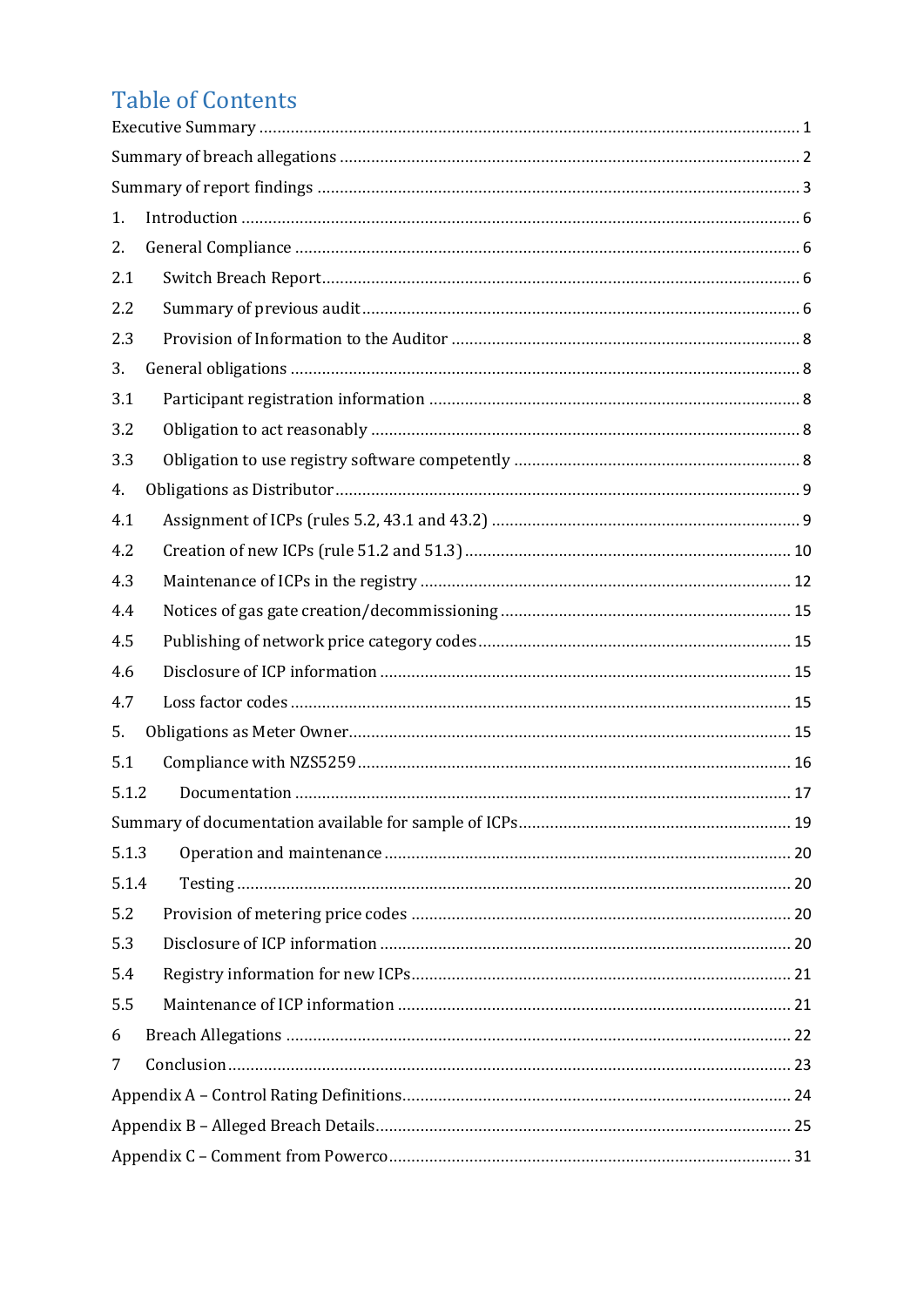## <span id="page-6-0"></span>1. Introduction

Under the Gas (Switching Arrangements) Rules 2008 (the rules) and the Gas (Downstream Reconciliation) Rules 2008 the Gas Industry Company (GIC) commissioned Langford Consulting to undertake a performance audit of Powerco Ltd (Powerco) as a distributor and meter owner. The audit was commissioned under rule 88 and was conducted within terms of reference prepared by the GIC.

The purpose of the audit is to:

- assess compliance with the rules
- assess the systems and processes put in place to enable compliance with the rules

In preparing the report, the auditor used the processes set out in the guideline note issued on 1 June 2013: *Guideline note for rules 65 to 75: the commissioning and carrying out of performance audits and event audits, version 3.0* [\(http://www.gasindustry.co.nz/dmsdocument/2858\)](http://www.gasindustry.co.nz/dmsdocument/2858).

All references to the rules are made under the Gas (Switching Arrangements) Rules 2008 unless otherwise stated.

Powerco is the distributor for 113,000 active ICPs and meter owner for 73,000 ICPs. Powerco only own meters on their own distribution network.

The engagement commenced on 20 August 2021 and involved a site visit to Powerco's Wellington office on 16 to 18 November 2021. Powerco staff joined the audit from other locations using Teams software and shared screens where relevant to help illustrate processes.

## <span id="page-6-1"></span>2. General Compliance

### <span id="page-6-2"></span>2.1 Switch Breach Report

Powerco has received one breach allegation since the last audit. This was made by Veritek Ltd under the downstream reconciliation rules 26.5.1 and 26.5.4, the general requirement for information required by the rules to be accurate and complete and to support compliance with NZS5259.

### <span id="page-6-3"></span>2.2 Summary of previous audit

The last audit was undertaken by Veritek Ltd in October 2017. A summary of the distributor breach allegations raised was as follows: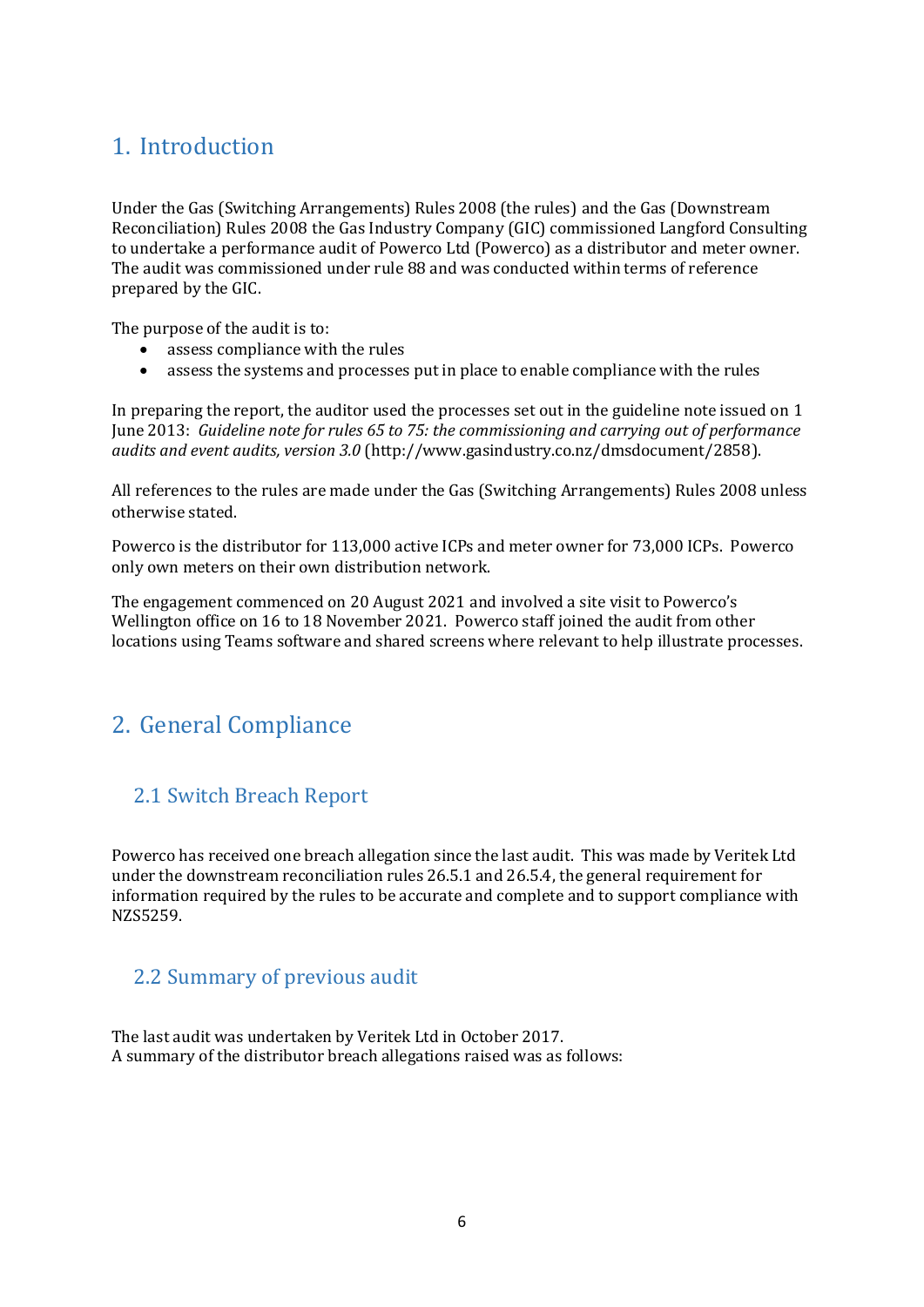- Powerco's telephone number is out of date in the registry participant information. All other details are correct
- Two of a sample of 40 ICPs not created within 3 business days
- 474 of 2,086 updates to "Ready" not made within 2 business days.
- Some inaccurate network pressures identified
- One material altitude error found
- 173 ICPs with incorrect gas gates
- 534 load shedding category discrepancies
- 1,479 ICPs with duplicate or missing address information
- Incorrect event dates for 715 ICPs changed to decommissioned status
- Not all registry updates made as soon as practicable.

A summary of the breach allegations raised as meter owner was as follows:

- Powerco's telephone number is out of date in the registry participant information. All other  $\bullet$ details are correct.
- Some metering information was not updated on the registry within two business days of the meter being installed.
- A small number of inaccuracies in meter event dates, locations, pressures, digits and multipliers were identified. Some of these issues were identified and corrected by Powerco prior to the audit.

Powerco supplied the following description of actions undertaken as a result of the last distribution and meter owner audits.

*From the recommendations and actions in the previous audits (both distributor and metering) we have implemented new reporting tools to help us identify and correct errors quickly and efficiently:*

- *Validation checks have been expanded to include more consistency checks between values on the same ICP, including:*
- *a meter digit check to ensure no meter has less than 4 digits (from previous audit recommendation)*
- *a comparison of network and meter pressure for meters operating at network pressure.*
- *Reconciliation and validation checks are now done weekly instead of once per month*

*Powerco has also developed a new 'fixer' tool which will allow for easier updates to previously difficult fields in our system (implemented in Jan 2022)*

*The previous audit identified making updates as soon as practicable as an area of improvement. Weekly reporting was in part implemented to better meet this obligation.*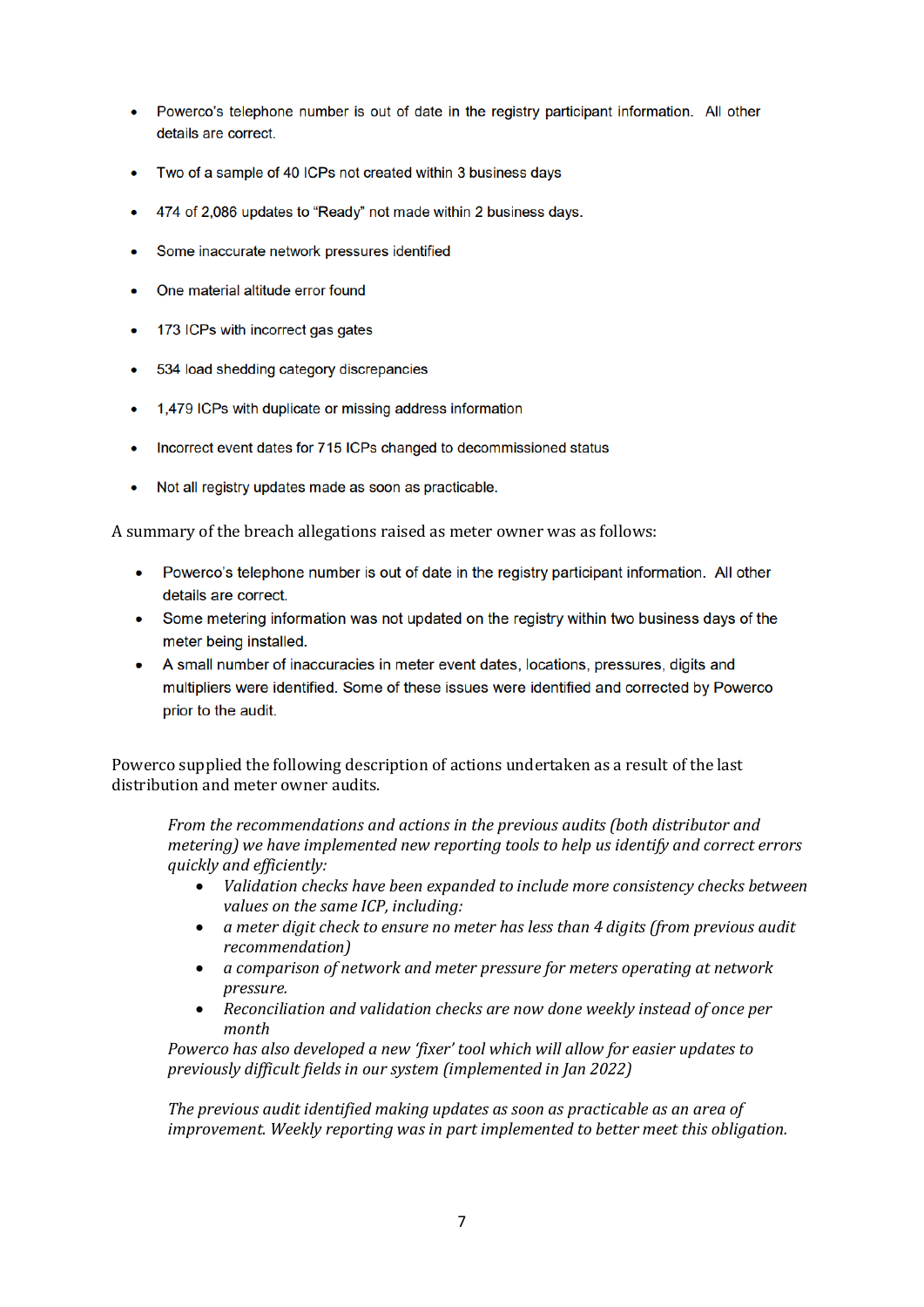*We have improved the decommissions process. ICPs with jobs to decom or statuses indicating a decommission are now monitored in a weekly report and queries/requests are then sent to retailers and/or contractors where necessary to ensure jobs progress in a timely manner.*

*As part of our exception reporting, we are working through historic meter location inconsistencies. This work is still in progress.*

*In response to the previous auditor's recommendation to spot check contractor information we have focused on checking data is accurate and makes sense before staff enter it into our systems.*

*A system issue identified in section 5 of Powerco's metering audit where incorrect metering events were being sent to registry was resolved in 2018.*

*Section 2.1 of both audits identified that Powerco's contact details in the registry were out of date. These were updated and now contact details are now reviewed every six months; prompted by an automated reminder.*

#### <span id="page-8-0"></span>2.3 Provision of Information to the Auditor

In conducting this audit, the auditor may request any information from Powerco, the industry body and any registry participant.

Information was provided by Powerco in a timely manner in accordance with this rule.

## <span id="page-8-1"></span>3. General obligations

#### <span id="page-8-2"></span>3.1 Participant registration information

The participant register information for Powerco was last updated in June 2020 and was found to be up to date, an improvement since the last audit.

#### <span id="page-8-3"></span>3.2 Obligation to act reasonably

No examples of Powerco acting unreasonably were found.

#### <span id="page-8-4"></span>3.3 Obligation to use registry software competently

No examples of Powerco using registry software incompetently were found.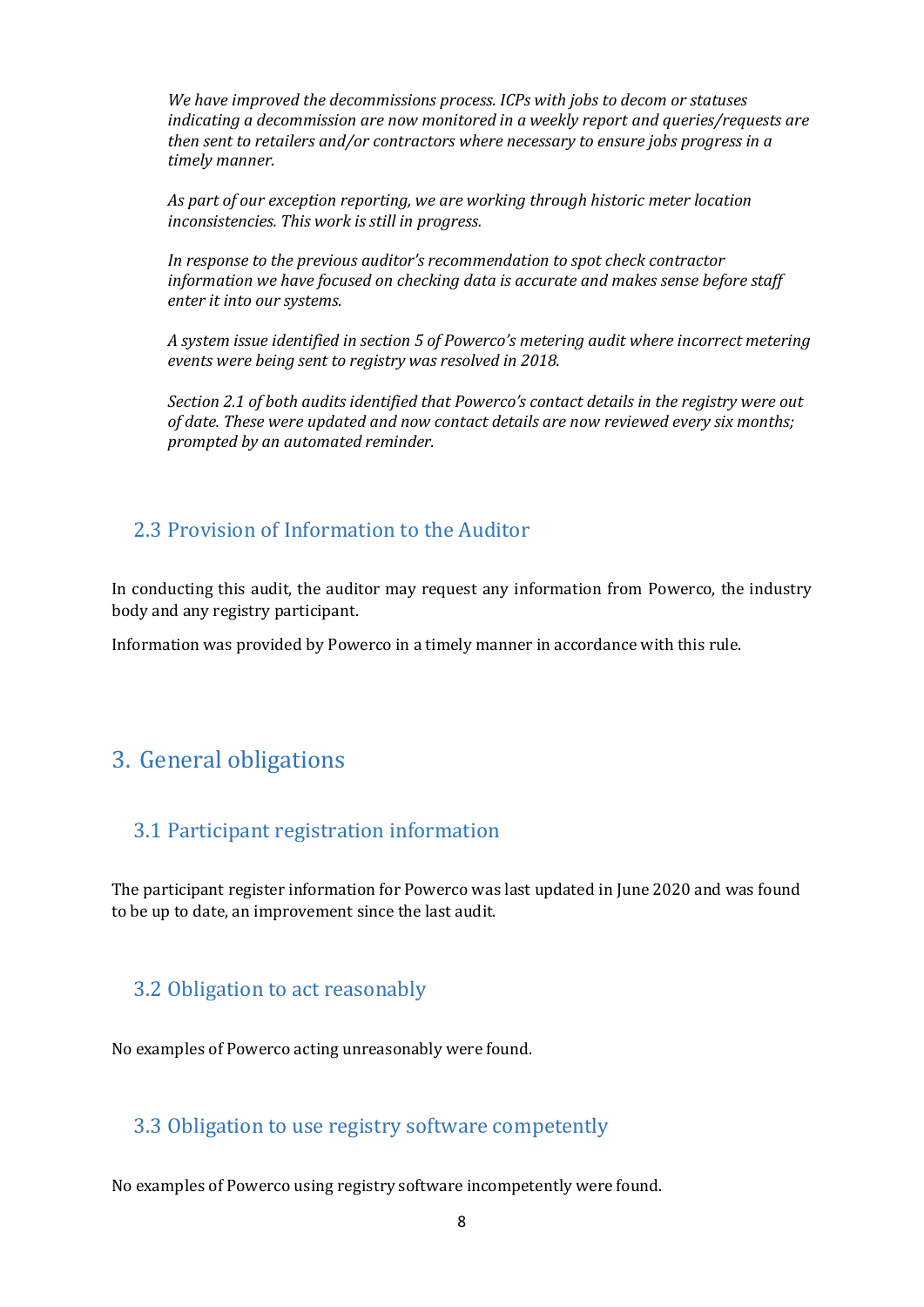## <span id="page-9-0"></span>4. Obligations as Distributor

The audit took a multi layered approach reviewing the Powerco processes and controls; looking for outliers in the data to investigate; reviewing a sample of ICPs for the accuracy of the registry fields.

## <span id="page-9-1"></span>4.1 Assignment of ICPs (rules 5.2, 43.1 and 43.2)

Powerco uses its Customer Works Management System (CWMS) to manage its workflow for new connections and its registry interface. The system has been in place since 2009, although they are constantly making improvements to the technology and the associated processes.

The new connection process starts with the creation of an application. This might be automatically generated by a retailer or developer who has logon rights to CWMS or may be manually created by the new connections team as a result of an e-mail or phone call from a customer. Every application includes some compulsory information, including details of the appliances that are anticipated, although changes to some of the fields can occur later in the new connection process as build projects evolve.

Details of anticipated appliances are useful for sizing the anticipated gas usage which in turn informs other size related aspects such as population of the load shedding field, network price category or decisions regarding metering equipment.

#### **Rule 43.1 and 43.2**

These rules require that a distributor assign an ICP identifier for each consumer installation connected to its system. Each consumer installation must represent a single consumer installation that:

- may be isolated without affecting another consumer installation
- may have a single loss factor and network price category and
- has its gas volume measured directly by a single set of compliant metering equipment or indirectly by a method approved by the industry body

CWMS performs some automatic checks to validate the address and automatically populates fields for gas gate and network pressure using GIS information. If the address can't be found (e.g. for new subdivisions) the process switches to a new connections team member to research the situation and complete the fields manually.

Once an application is created it is then processed by applying various checks to ensure it is a valid connection. For example, the team check for another record with the same address, ensures that a connection is viable and verifies that the application has been associated with the correct network. Larger or more complex sites may get a site visit at this stage but most ICPs can be managed using office-based information including GIS and Google Earth. Larger new customers will also be highlighted to the pricing team for discussion of the network price code and the cost of connection.

Powerco's controls in the new connections process were found to be sufficient to comply with the requirements of rule 43.1 and 43.2.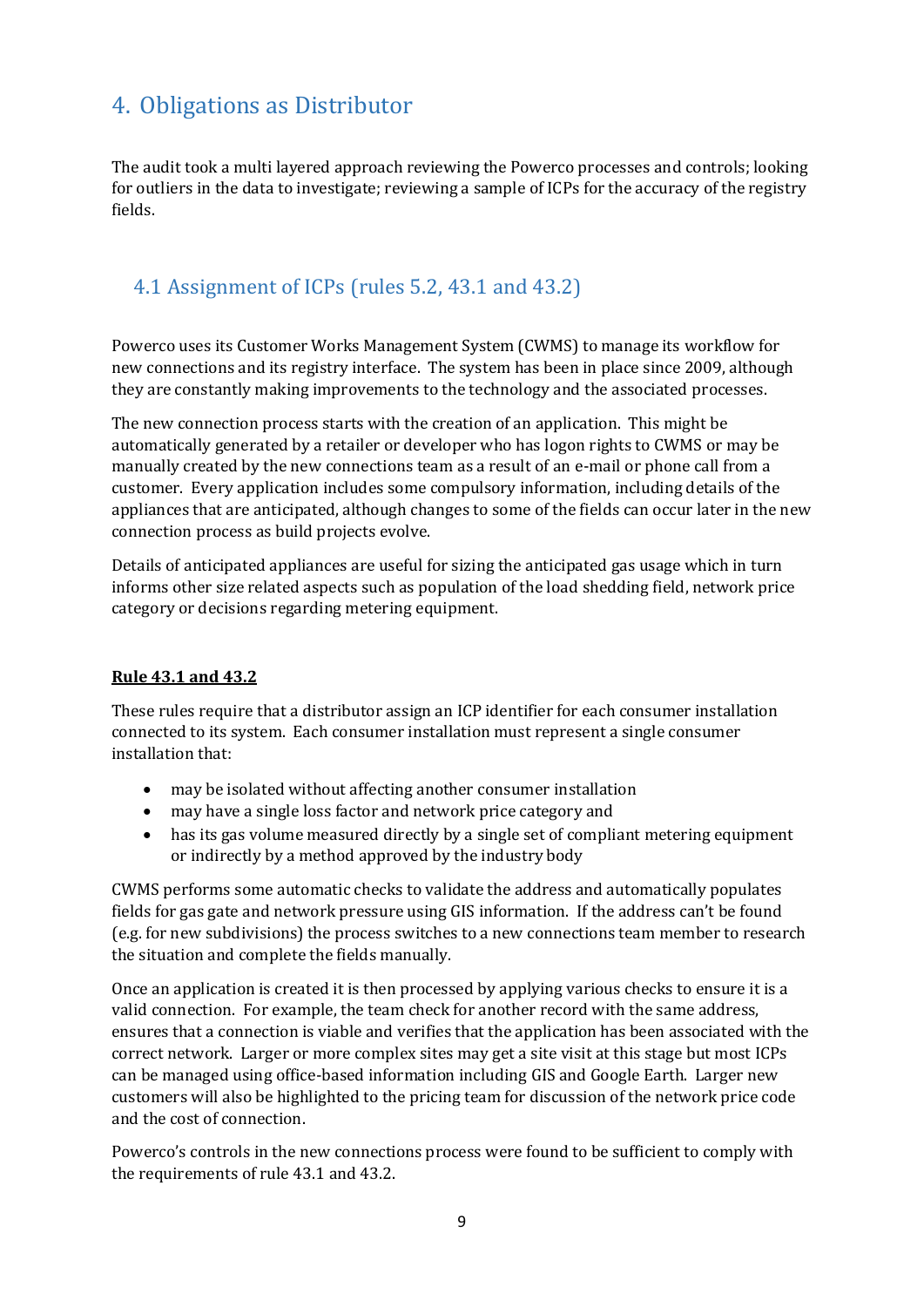## <span id="page-10-0"></span>4.2 Creation of new ICPs (rule 51.2 and 51.3)

If the distributor receives a request from a retailer, they must assign an ICP identifier to the new consumer installation within 3 business days of the request or notify the retailer why the ICP cannot be assigned.

As soon as the application has been validated by the new connections team, an ICP identifier is created.

The auditor requested Powerco produce a list of date exceptions where the ICP creation had not occurred within 3 business days of the application. Each of the exceptions were then reviewed to see if the retailer had been notified of the reason why an ICP identifier had not been created.

62 new connections were reviewed for the number of days between the date the original application was received and the date the application is validated and the ICP assigned. 13 were found to have not had ICPs assigned within the 3 business days. These exceptions were reviewed and 3 were found to have had the jobs cancelled and 8 were found to have been referred back to the retailer to confirm details. The remaining 2 new connections of the 62 reviewed were found to have not had the ICP number assigned within 3 business days and the retailer not to have been notified why.

**ALLEGED BREACH:** Of 62 new connections reviewed, 2 were found not to have had an ICP identifier assigned within 3 business days and the retailer not to have been informed why (rule 51.2)

See appendix B for alleged breach detail

As a part of the audit the background code to the creation of the ICP identifier was viewed, including the automatic insertion of the Powerco two letter code. Powerco was not aware of any instances of the registry rejecting their ICP identifier and the auditor was able to confirm all new ICPs created by Powerco since 1/1/2018 included the correct two letter code. No issues arose with the methodology for the creation of the ICP identifier.

Once verified a quote is sent to the customer, along with terms and conditions for them to agree to. The possible outcomes from this are accept, query, decline or no response. Queries and nil responses are actively managed until either an accept or decline response occurs. Decline outcomes result in the closure of the case.

Acceptance by the customer of the quote requires there to be a nominated retailer, so following acceptance of the quote the retailer is notified. If the retailer declines the new ICP there is further liaison with the customer until a retailer acceptance is achieved.

The last step is then for the contractors to connect the ICP. This step can take anything from 2 weeks to 18 months depending on the complexity and the progress of the wider project of which the new ICP connection is a part. Although customers are given a choice, they almost always choose a Powerco meter as this provides a more streamlined process from a customer perspective.

Once a distributor receives confirmation that a new consumer installation is first connected to its distribution system, they must enter the ICP identifier, creation date, responsible distributor and physical address in the registry, within 2 business days of having identified the values of the remaining distributor parameters (rule 51.3).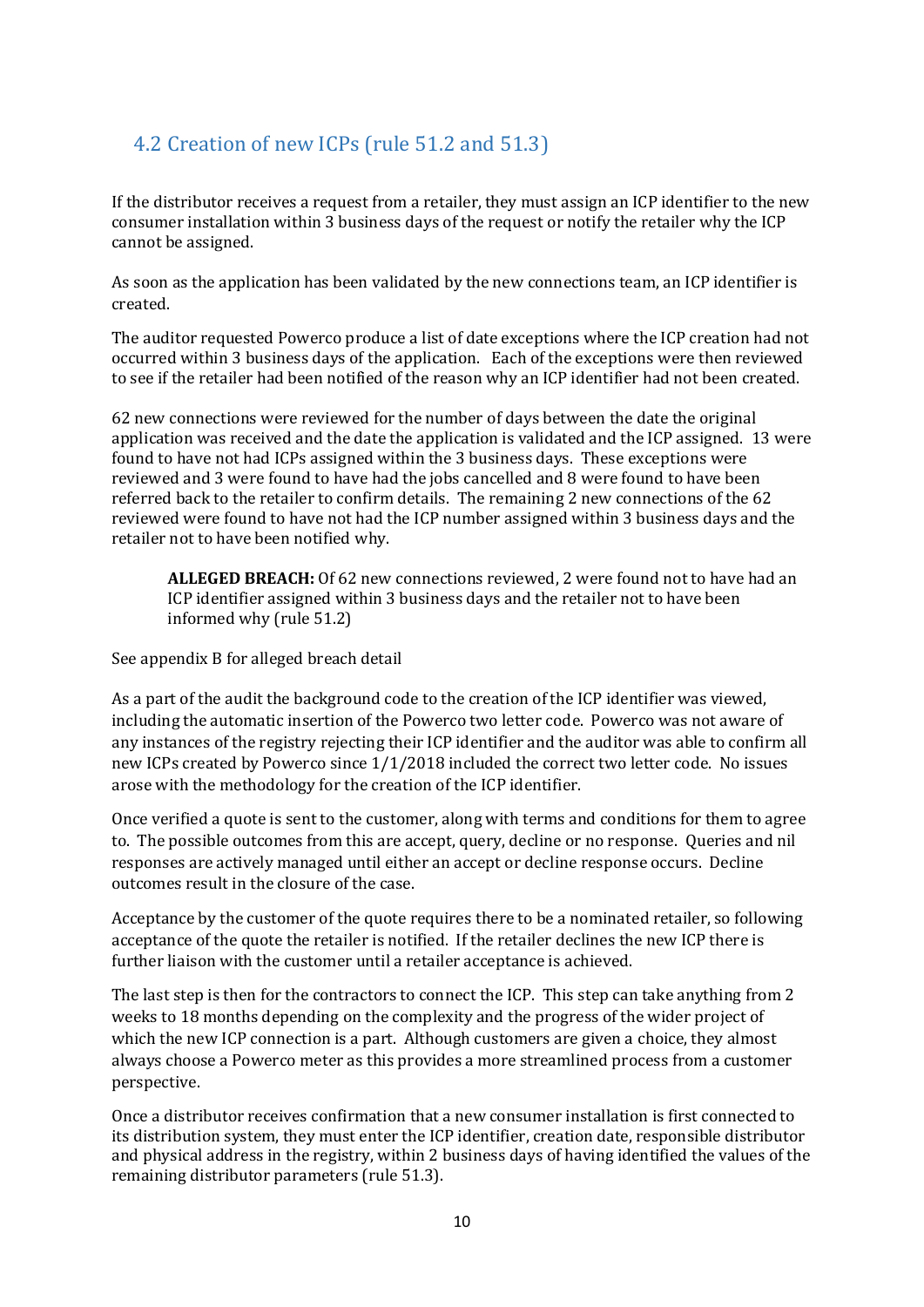The Powerco CWMS system is directly accessed by the field service provider who populates it with the relevant information regarding the physical connection. It is possible to enter the information piecemeal over a period or all in one go. As soon as all the information is provided it means that the physical connection is confirmed as connected. The system automatically pushes the relevant data to the registry overnight. The process is therefore designed to update the registry fields within 1 day, the fields required in rules 51.3 and 53.1 are concatenated into one activity within the 2-business day requirements.

A sample of 25 new ICPs created since 1/1/2018 were reviewed against the required timeframes. The 'submit works complete date' was compared to the network registry event date for the population of the distributor data on the registry. In all cases registry population was done within 1 business day, so the process was confirmed as compliant, and no breaches were found.

Once the physical new connection is complete and the registry populated, ownership of the connection moves from the new connections team to the connections team. So, if the registry update file fails to populate with the new connection information the connections team will manage this through their daily general management of failed registry files. Any data integrity issues will be identified by the weekly data integrity checks.

#### **Gas Gates**

Most Powerco new connections have the gas gates assigned automatically by reference to the GIS system. Occasionally addresses can't be found in GIS, for example for new subdivisions, in which case the gas gate is allocated manually by someone on the new connections team.

A review of all ICPs created since 2018 identified some outliers with addresses that might not be associated with the registry gas gate. The list of outliers was further reviewed and 6 ICPs were identified as requiring a change of gas gate.

**ALLEGED BREACH:** 6 new ICPs had been incorrectly assigned to the wrong gas gate (rule 58.1)

See appendix B for details.

#### **Load shedding**

CWMS automatically populates new ICPs with a load shedding category. It has a background table which contains the load shedding rules from the Critical Contingency regulations.

The active Powerco ICPs were reviewed for unusual coincidences of load shedding/network pricing code/ allocation group. This resulted in a list of outliers for further review. The outliers included both new and established ICPs, so the outcome of the review is detailed below in the maintenance of ICPs.

#### **Altitude**

Altitude is automatically populated in CWMS using the address, which connects to GIS to find the altitude.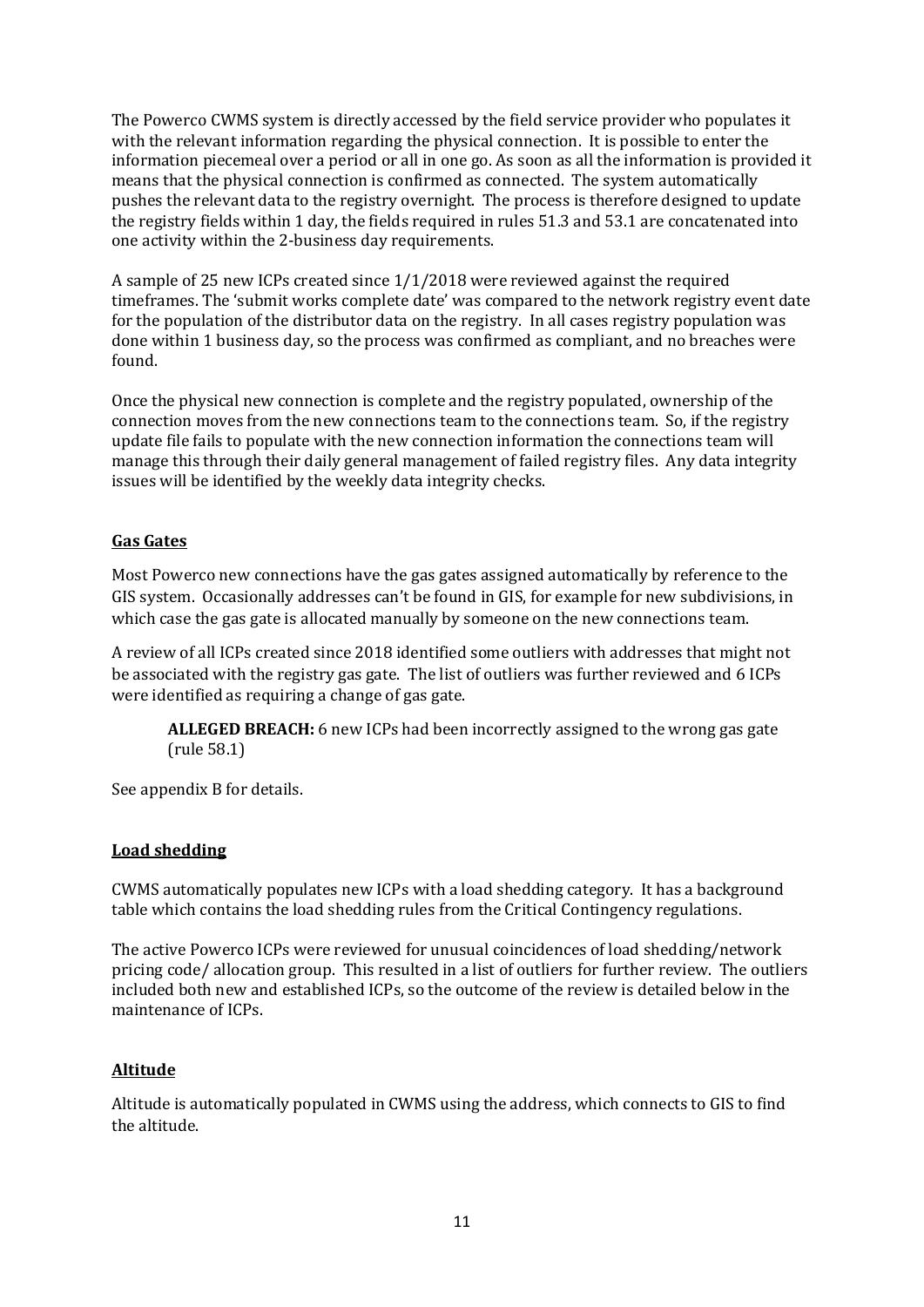A review of active Powerco ICPs looked for altitudes that were outliers compared to other ICPs at the same gate. This review included both new and established ICPs so is reported on below as a part of the ICP maintenance section.

#### **Network pressure**

An analysis of network pressure for all active Powerco ICPs was done. This showed only 7 entries for the network pressure field. The distribution of ICPs by each entry was as follows:

| <b>Network pressure</b> | <b>No of ICPs</b> |
|-------------------------|-------------------|
| 4                       | 511               |
| 16                      | 13,220            |
| 118                     | 76,844            |
| 315                     | 22,013            |
| 560                     | 49                |
| 950                     | 268               |
| 1600                    |                   |

Each network pressure group was reviewed by gas gate to look for outliers. The 49 outliers, a mixture of new and established ICPs, were then further reviewed. This is further detailed in the maintenance of ICPs section.

#### **Network Pricing Category**

Powerco have had the same price codes since 2011. Price changes are usually initiated by a query from the retailer. Powerco don't routinely review price codes to identify changes in load that might lead to a pricing change.

The pricing code is populated by CWMS automatically using the load information provided in the application. CWMS has a background table which holds the network pricing categories by load. The code can however be overwritten for DOA situations.

No issues with incorrect pricing categories in the registry were found.

## <span id="page-12-0"></span>4.3 Maintenance of ICPs in the registry

The Powerco processes for maintaining data in the registry consist of:

- Nightly push/pull of registry files
- Daily checks of registry file failures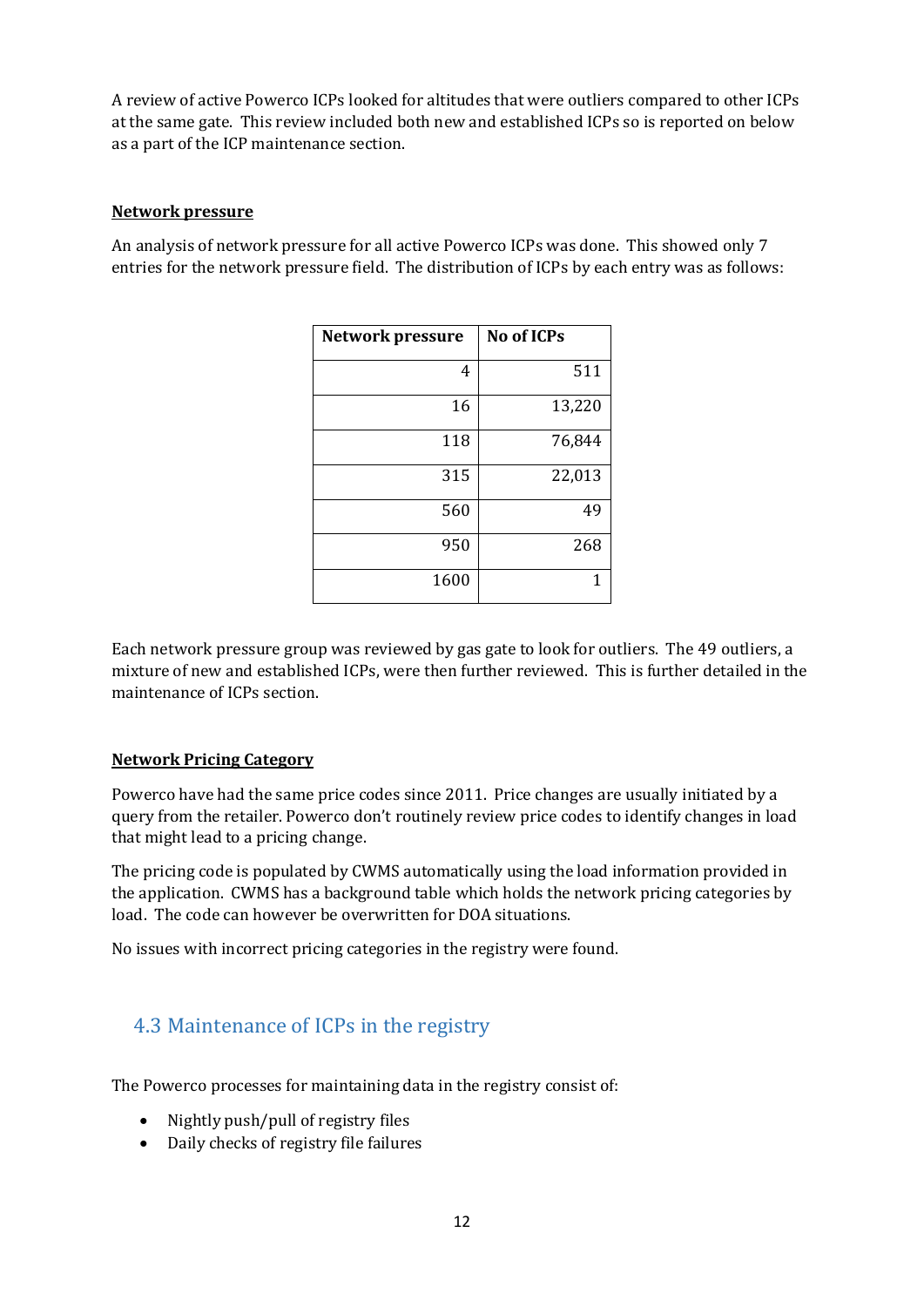- A weekly check of data alignment between Powerco and the registry by pulling a LIS file and reviewing differences
- Quality checks on data by looking for integrity issues (i.e. where one field is inconsistent with the data held in another field)

Powerco have strengthened their processes since the last audit by increasing the frequency of checks between their systems and the registry to weekly instead of monthly. Every Wednesday they take a snapshot of the LIS file and do a comparison against their system.

They have also added internal consistency checks for unusual coincidences of data such as addresses that don't match gas gates; meter and network pressures; consistency with GIS altitude. These checks help maintain the quality of data.

A lot of the distributor and meter owner data is relatively static, the biggest changes being retailer switches. The connections team have however identified that changing status to decommissioned had been neglected and have placed emphasis on rectifying this. They have identified in their internal systems a lot of decommissioning work that has been completed that has not been revised in the registry. They are now ensuring the retailer is aware that equipment has been removed so that status changes can be made inactive, and the subsequent step can be taken by Powerco to change the status to DECR. The auditor was able to see 687 DECR status events in the registry occurring since 1/1/2018.

Powerco had identified an issue on the electricity side of their business relating to duplicate addresses and were applying the learnings to the gas side of their business. There had been a system issue relating to duplicate addresses which had now been fixed, and they were working a list of known instances to ensure they were correct in their system and the registry.

An extract of all distributor registry fields from Powerco's system was compared with the Powerco entries in the registry. For the active ICPs no differences were found between the two systems for gas gate, network pressure, load shedding or loss factor. There were only trivial differences between altitude for the two systems. There were however differences in the network price category field, but these transpired to be differences where the Powerco system had a price code which was withheld on the registry by using DOA. The alignment between the systems was therefore found to be well controlled.

#### **Load Shedding**

There is a 12 monthly review undertaken of load shedding categories. If an ICP should be considered for a change of category it is first discussed with the retailer in case they have additional information. Shuffling ICPs between categories would not be helpful. It was clarified during the audit that the distributor does have the final say on the correct load shedding category as they have the regulatory responsibility for completing the field accurately.

The active Powerco ICPs were reviewed for unusual coincidences of load shedding/network pricing code/ allocation group. Another list of outliers (unusual combinations of load shedding and meter price codes) was also reviewed. Both reviews identified potential incorrect load shedding categories.

It was also identified that some ICPs with a load shedding category of DOM (domestic) could in fact be businesses, based on the fact they had atypical pricing and meters, together with additional information in the Powerco system comments field. It was thought Powerco may have been too reliant on information from retailers in deciding the DOM category and should become more active in deciding this registry field. Subsequent review by Powerco found 19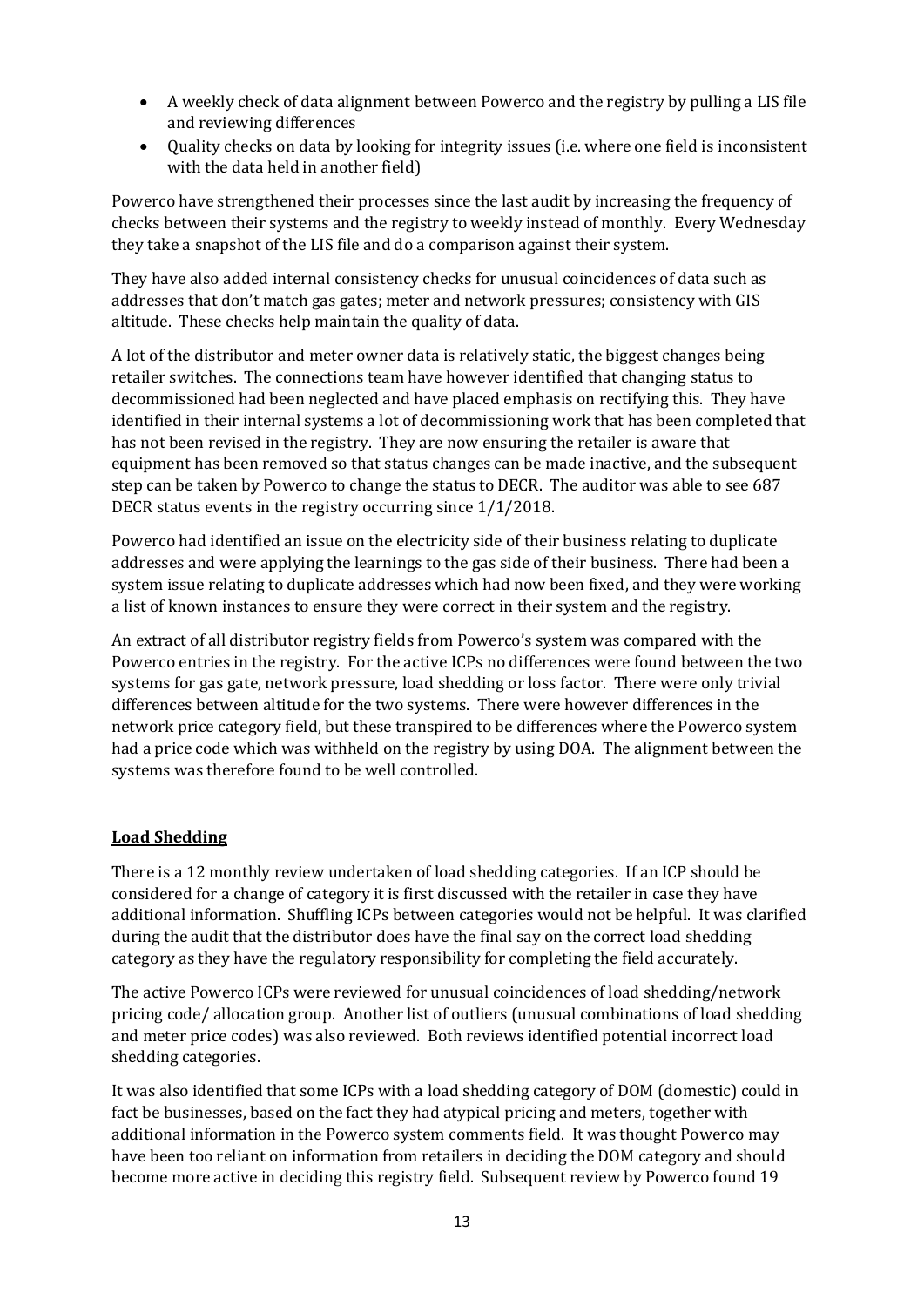DOM ICPs to be recategorized as load shedding category 4 and 121 DOM ICPs to be recategorized as load shedding category 6.

**ALLEGED BREACH**: 134 ICPs were in the wrong load shedding categories including some categorised as domestic that appear to be commercial. (r58.1)

**RECOMMENDATION**: That Powerco improve the integrity checks in their tool for reviewing load shedding categories, particularly with regard to ensuring the DOM code is used accurately.

Further alleged breach detail can be found in appendix B.

Powerco implemented this recommendation immediately after the on-site audit, prior to the completion of this report.

Powerco have notified the retailers of these proposed new load shedding categories and will implement them on 1 February 2022, unless retailers revert with additional relevant information.

#### **Altitude**

A review of active Powerco ICPs looked for altitudes that were outliers compared to other ICPs at the same gate, these included both new and established ICPs. Of these outliers 6 ICPs were found to have incorrect altitudes that required correction or further investigation (some were the result of incorrect addresses).

**ALLEGED BREACH**: 6 ICPs were found to have incorrect altitudes and/or addresses (r58.1)

Further alleged breach detail can be found in appendix B.

#### **Network pressure**

Each network pressure group was reviewed by gas gate to look for outliers. The 49 outliers, a mixture of new and established ICPs, were then further reviewed.

Powerco validated the registry network pressures for each outlier ICP with their GIS system. This identified 16 ICPs with network pressures that appear to have populated into CWMS incorrectly from GIS during the initial set-up or they have subsequently changed in GIS and the registry has not been updated. Powerco will arrange for these network pressures to be updated on the registry.

**ALLEGED BREACH**: 16 ICPs were found to have incorrect network pressure (r58.1)

Detailed information can be found in appendix B

An additional sample of 30 active ICPs selected at random had the following fields verified.

- Network pressure
- Altitude
- Gas gate
- Load shedding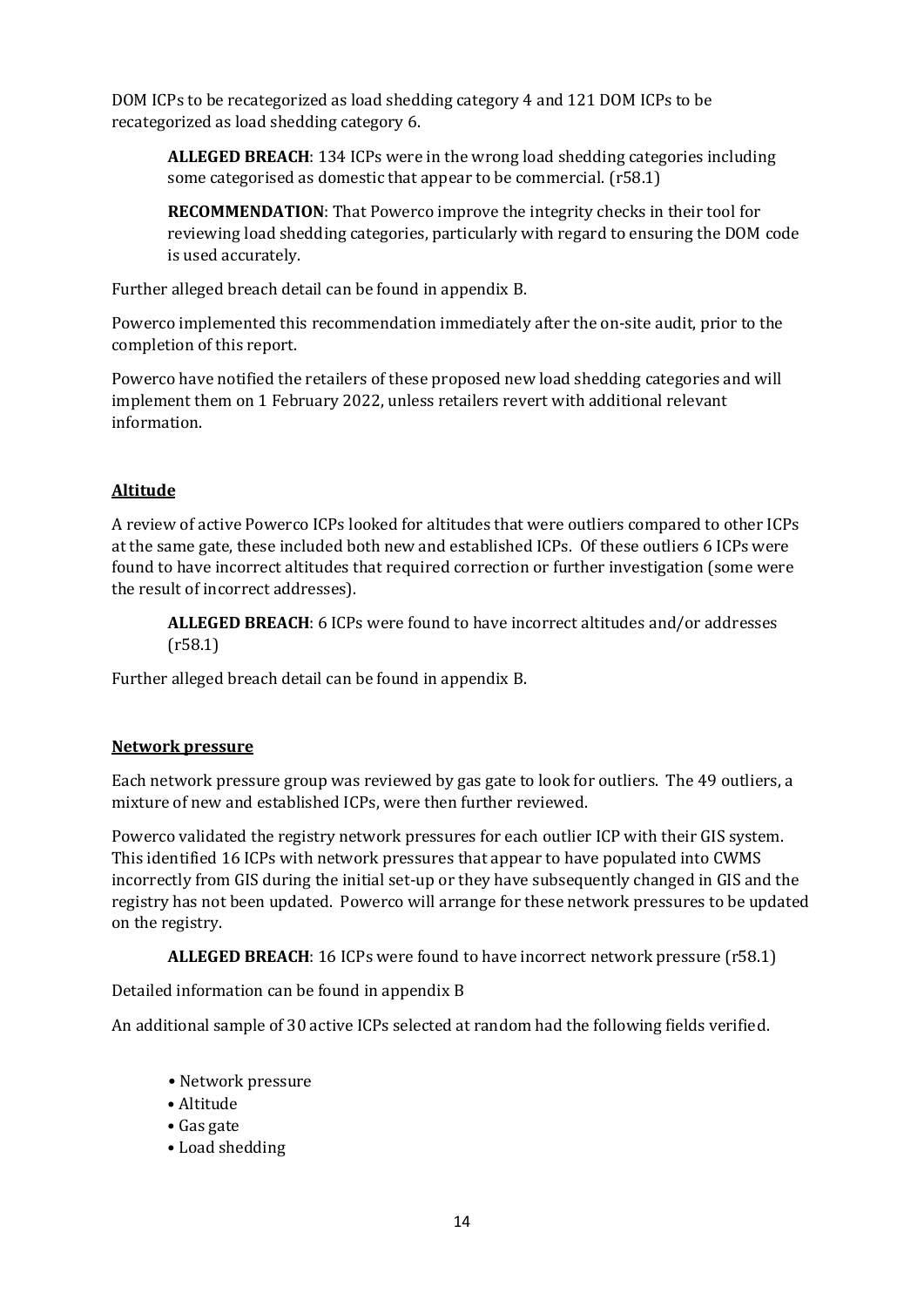• Network price category

No problems were found for any of the selected ICPs.

## <span id="page-15-0"></span>4.4 Notices of gas gate creation/decommissioning

Rule 45 requires that distributors notify the GIC, registry and allocation agent 20 business days prior to a gas gate creation or decommissioning taking effect.

There had been no Powerco gas gates created or decommissioned since the last audit.

## <span id="page-15-1"></span>4.5 Publishing of network price category codes

It was confirmed that the Powerco price category codes are published on the Powerco website. This was viewed on 18 October 2021 and the prices from 1 October 2021 were available.

### <span id="page-15-2"></span>4.6 Disclosure of ICP information

Powerco withholds network pricing information from the registry at a number of larger sites for reasons of commercial sensitivity.

Powerco have a portal through which they receive pricing requests for DOA ICPs. These can be either distributor or meter owner pricing requests. The last 25 requests were reviewed, and all were found to have been responded to within 1 business day demonstrating compliance with r50.

### <span id="page-15-3"></span>4.7 Loss factor codes

Powerco had not added or deleted any loss factor codes since the last audit, so there was no requirement to notify under rule 48. The published loss factors were viewed on the Powerco website in the pricing brochure.

## <span id="page-15-4"></span>5. Obligations as Meter Owner

Powerco is the meter owner for 73,000 meters, all on the Powerco network, 76 of these are TOU meters. They do not have any meters on other distributor networks.

The focus of this audit is predominantly the switching rules, but it extends to the Gas (Downstream Reconciliation) rules with respect to Powerco as meter owner, in particular to rules 26.5 and 27. These rules specifically require meter owners to support compliance with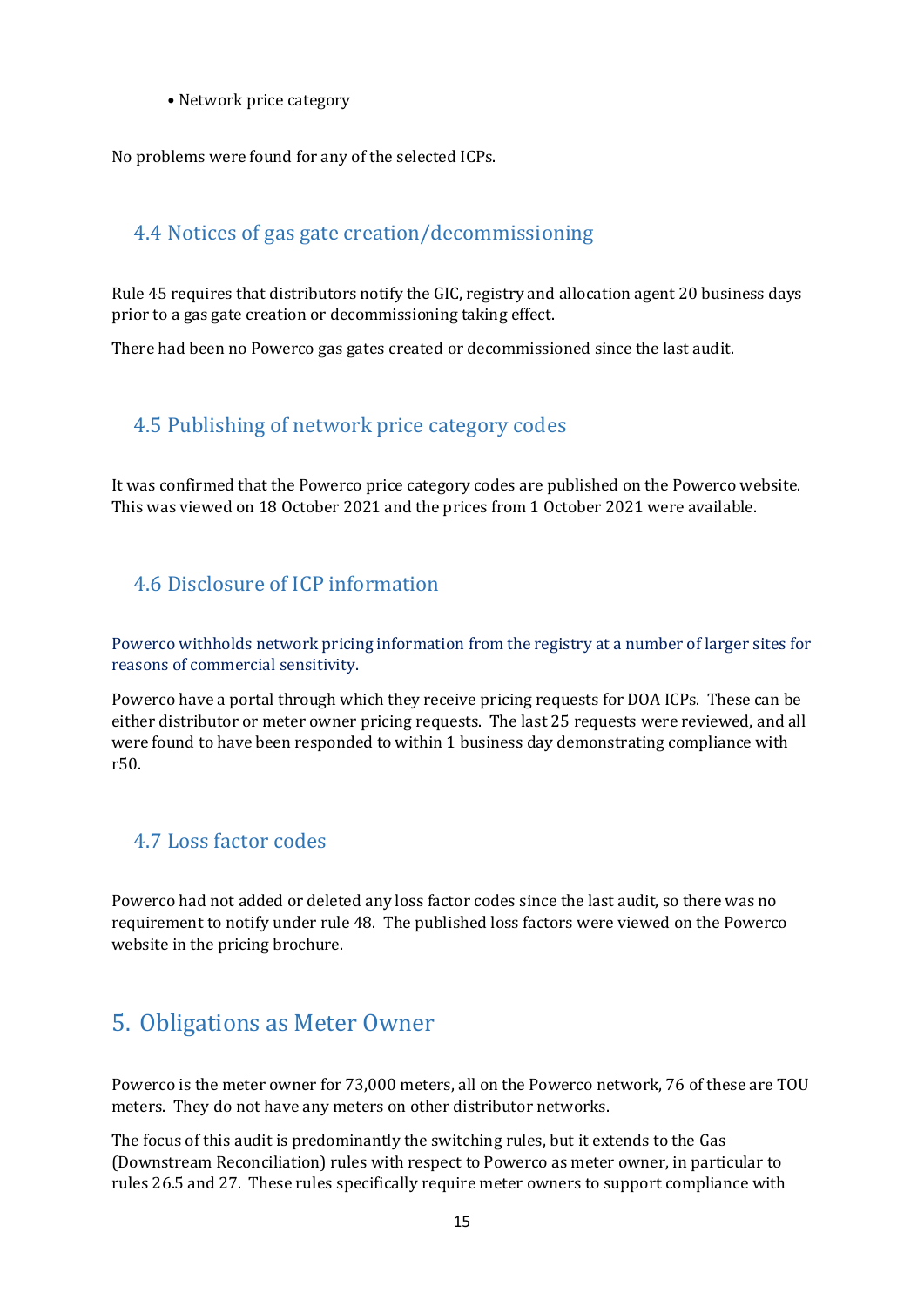and verify accuracy in accordance with NZS5259. Compliance with this standard is therefore included within the scope of this audit.

The same CWMS is used for new ICP meters as for new distribution connections. Powerco offers clients the opportunity to get their meter from other suppliers, but almost all choose to have a Powerco meter. There is therefore a strong alignment of new ICPs for distribution also having a Powerco meter and the same system is used to gather information for both distribution and meter owner obligations.

As a part of the new ICP process, applications for connections detail the expected appliances. Powerco therefore has an expectation of what the load at the ICP is likely to be, which in turn enables them to select an appropriate meter. They apply a diversity factor to the information supplied when there are multiple appliances. This allows for the fact that it is unlikely all appliances will be run at maximum at the same time.

Post installation registry fields are populated in the CWMS system by the field service provider and then sent to the registry. The system checks for duplicate meters but otherwise no validation occurs at this stage. Once the new ICP is populated in the registry it will be included in the next weeks LIS download for internal integrity checks.

### <span id="page-16-0"></span>5.1 Compliance with NZS5259

Powerco has a suite of 7 standards for executing their responsibilities as meter owner. They are designed to ensure compliance with NZS5259 as well as other compliance obligations.

The suite of standards was provided to the auditor for review and consisted of the following:

- Part 1 General
- Part 2 Design
- Part 3 Materials and Components
- Part 4 Fabricate and Construct
- Part 5 Test and Commission
- Part 6 Operations and Maintenance
- Part 7 Decommission

Powerco also provided an Equipment Guideline for Gas Measurement System (GMS) meter kits, and a Time of Use and Telemetry Standard.

These standards are based on, and meet, the requirements of Gas Measurement Standard NZS 5259:2015, in relation to accuracy, equipment selection, installation, operation, maintenance and testing. They also meet the requirements of Gas Distribution Standards AS/NZS 4645 Part 1 & 2, and NZS7901 – in relation to risk management, public and worker safety, protection of property, network operational safety, and reliability.

The design standard includes the detail relating to meter accuracy, ranges and capacities to ensure compliance with NZS5259 accuracy requirements. Part 6 upholds the maintenance requirements of NZS5259.

Powerco use one brand/series of meters and have a table of which to use in which conditions and recommends the correct regulator and OPSO valve/connector. The position of equipment is also considered for both accuracy and safety. Going forwards Powerco has a plan to barcode equipment to prevent the need for data entry and the associated human error.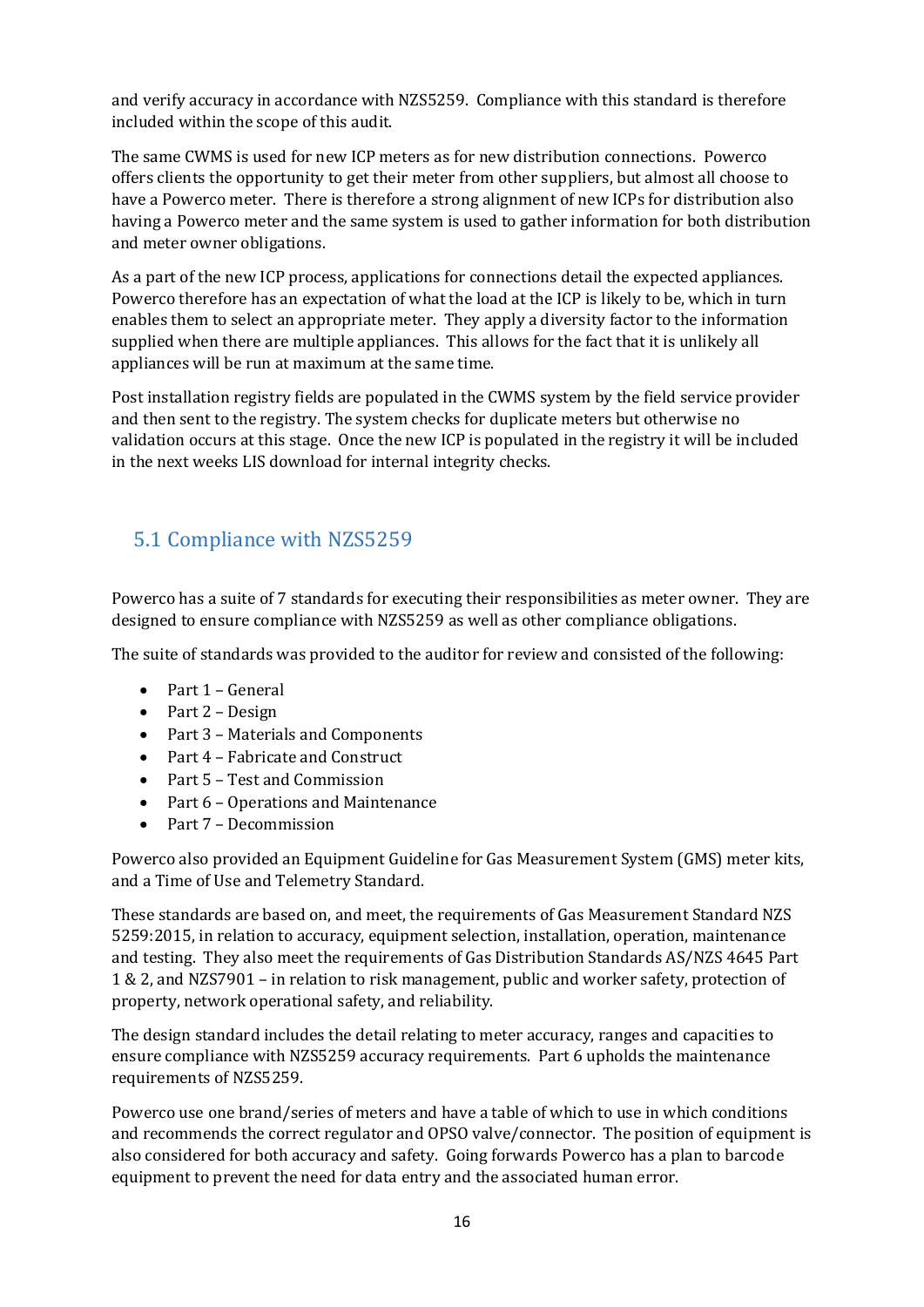GMS with capacity ≤60scmh are constructed to meet "Equipment Guideline" for GMS Meter Kits ≤60scmh. This guideline is based on the design and material and components sections of the GMS standard, with meter kit (meter size, inlet pressure, pressure regulator, pressure protection and filtration equipment) matched against different inlet and outlet pressures, and meter capacity.

GMS with capacity >60scmh are individually designed by the engineering team using criteria set out in "Design", "Material and Components", and "Fabricate and Construct" sections of the GMS suite of standards.

Where Time of Use (TOU) is required – either for a new design, retrofitting to an existing site, or replacement of existing TOU – Design and equipment specifications set out in "TOU and Telemetry Standard" are used to select TOU equipment.

Larger sites are referred by the new connections team for discussion/review by commercial and engineering colleagues where the likely maximum load will be discussed. Occasionally the expected load is sufficient to require a bespoke design. Engineering use a calculation tool to check capacity and an engineering design is drawn up, an Excel based calculator template is used to work out the correct pipe and meter size. All components are selected to ensure they are accurate to NZS5259 standards for the expected load. Consideration is also given to the whole design, (pipe lengths/diameters, component locations and interactions) to ensure the overall design will also be within NZS5259 accuracy standards. An example was supplied to the auditor to illustrate the design process and evidence the compliance signoff.

Powerco did note they were aware they do not technically comply with NZS5259 with regard to some non-TOU meters which have passed their certification date. NZS5259 requires that the ongoing performance of meters and conversion devices shall be monitored for accuracy. For small meters testing intervals can be determined by statistical analysis. Powerco however have suspended statistical sampling on the current suite of meters. This is because Powerco is about to commence a meter replacement program in mid-2022 replacing existing non-TOU meters with the equivalent advanced metering option.

**ALLEGED BREACH:** The statistical sampling of the smaller meters required by NZS 5259, has been suspended (Gas (Downstream Reconciliation) r 27.1)

**OBSERVATION:** Powerco have suspended the statistical sampling of smaller meters as required by NZS5259, given the expected rollout of smart meters in 2022. If there is any significant delay to the smart metering project this suspension will need to be reconsidered.

## <span id="page-17-0"></span>5.1.2 Documentation

NZS5259 requires documentation be kept to demonstrate conformance with the requirements of the standard. The documentation requirements can be summarised as follows:

NZS5259 section 2 sets out performance requirements.

- Records shall be kept of the suitability of the GMS components for the life of the asset (NZS5259 2.8.2)
- Documentation shall be kept of the acceptance testing, installation, operating conditions, and maintenance of the GMS components for the duration of its service (NZS5259 2.8.3)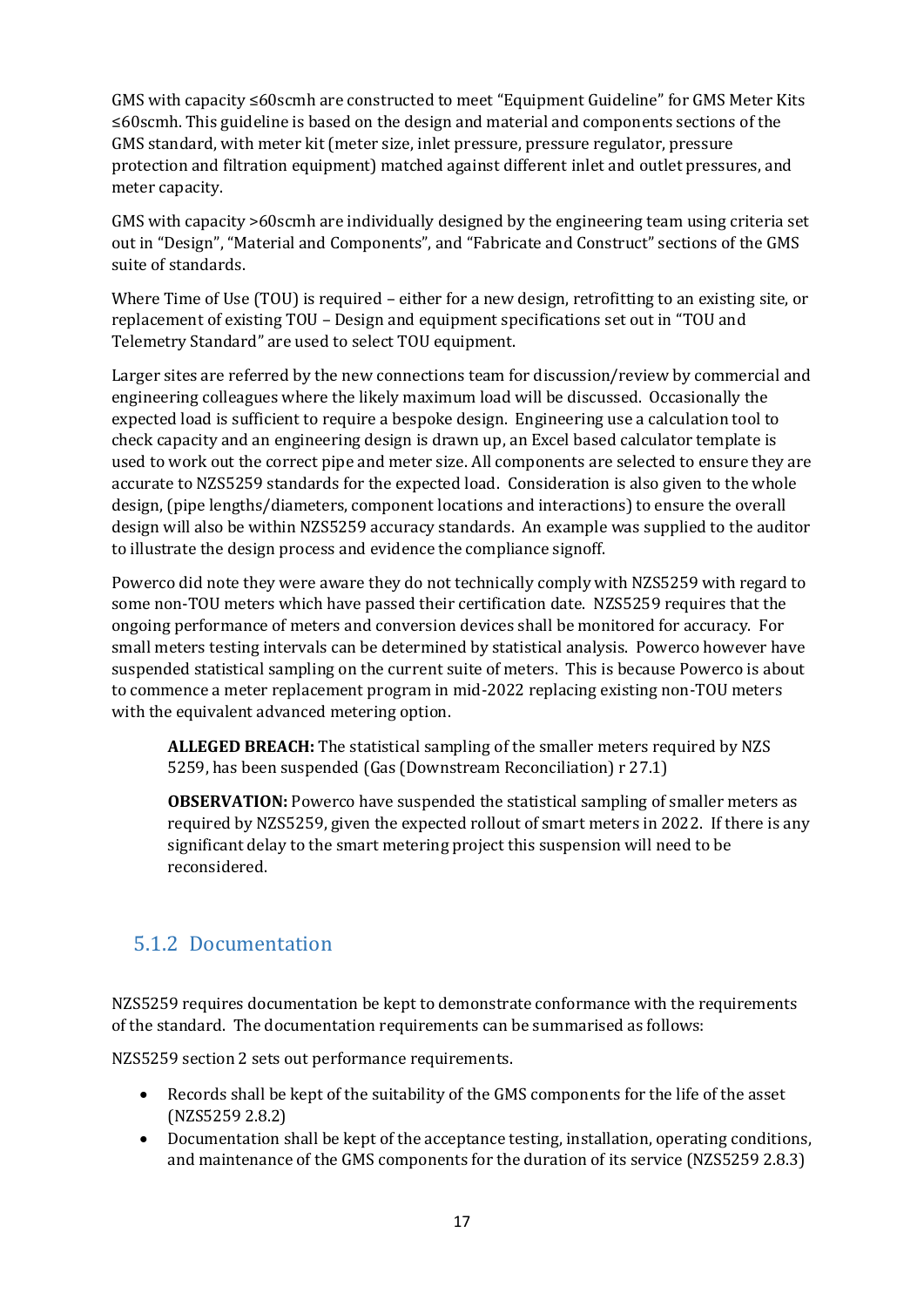NZS5259 section 3 provides a means of compliance. Alternative methods for establishing compliance with the section 2 requirements may be used provided they are tested and documented.

- Records shall be kept to monitor the performance and maintenance of each GMS component, for at least the life of each component and shall include the results of all acceptance and as-found tests and the date and details of all maintenance. (NZS5259 3.7.1)
- Records shall be kept for each complete GMS detailing all inspections, maintenance and changes to the components and shall include the identity, location and date of installation of each installed component, maintenance test results and the scheduled dates for the next maintenance, test or replacement. (NZS5259 3.7.2)
- Procedures for selection, installation and maintenance of GMSs shall be documented. (NZS5259 3.7.3)

As a part of the audit a review was undertaken of the requirements of NZ5259 documentation for a small sample of ICPs. See the table below for a summary of the review. Not all aspects of compliance could be demonstrated by documentation specific to the sample ICPs.

Although Powerco believes they are compliant with NZ5259 in regard to the requirements around documentation/records, this was in some instances difficult to demonstrate. Not all contractors send the relevant documentation to Powerco. Also, Powerco does not currently have an effective document management system to store these records which makes it difficult to locate the relevant documentation in a timely manner.

Therefore, although Powerco has a comprehensive set of standards that should ensure compliance with NZS5259 it was not possible for all aspects to confirm that compliance by reference to the relevant documentation. Information is held in different places including with service providers (field and metering services).

Powerco commented on this issue as follows:

*Powerco is confident GMS and TOU installations are compliant with NZS5259. However, due to a combination of different processes and systems used to manage gas measurement systems, gathering all relevant documentation proving compliance, is difficult, or almost impossible, within reasonable time constraints. To improve this situation, a standard system is required, potentially using the ICP number as the common file reference.*

**RECOMMENDATION:** That Powerco considers how it stores documentation to demonstrate compliance with NZS5259.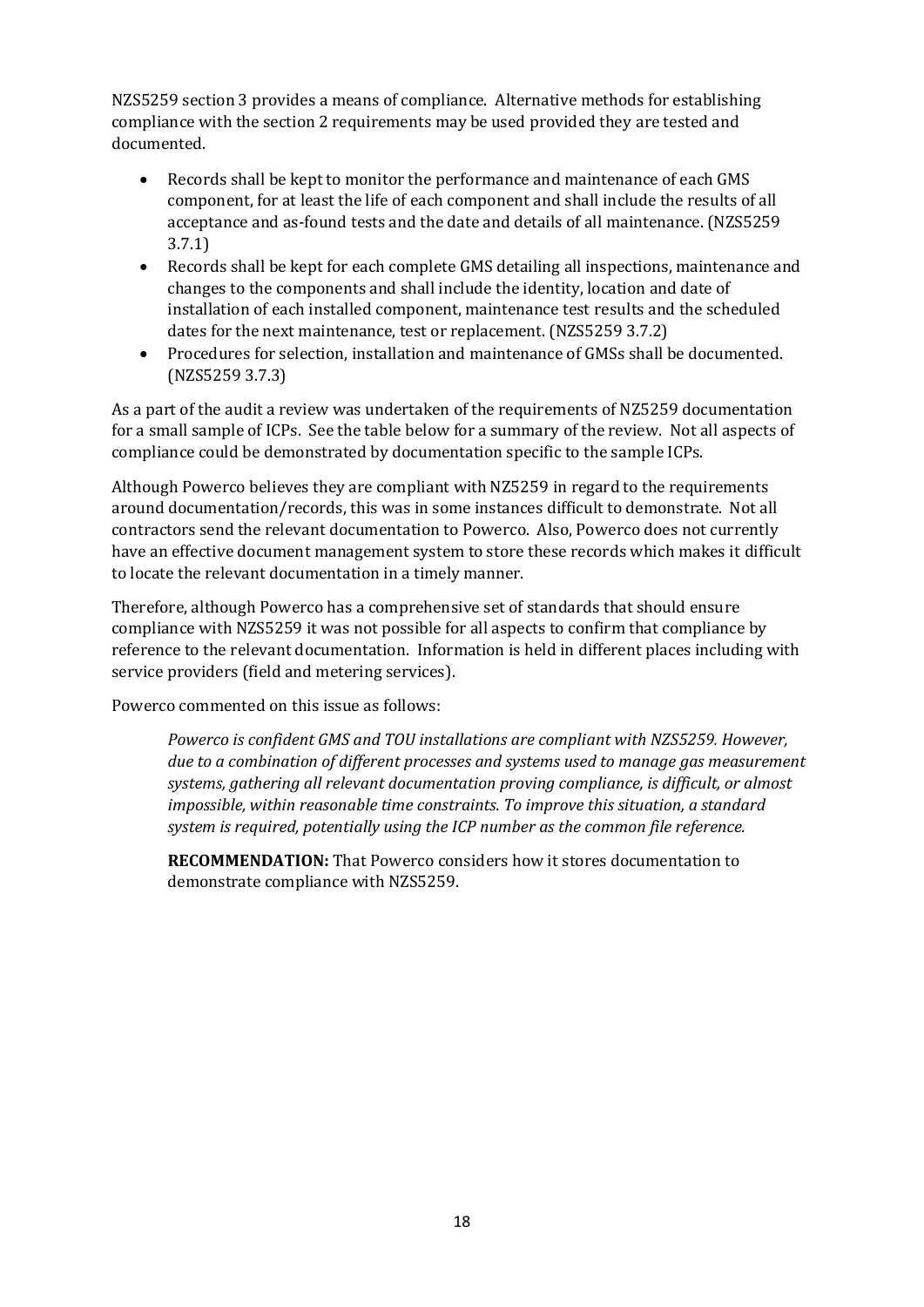## Summary of documentation available for sample of ICPs

<span id="page-19-0"></span>

|                |                 | NZS5259 2.8.2                          |                      |                                                                   | NZS5259 2.8.3                                                                                  |                               | NZS5259 3.7.1                                   | NZS5259 3.7.2                                |                                               |
|----------------|-----------------|----------------------------------------|----------------------|-------------------------------------------------------------------|------------------------------------------------------------------------------------------------|-------------------------------|-------------------------------------------------|----------------------------------------------|-----------------------------------------------|
|                |                 |                                        |                      |                                                                   |                                                                                                |                               |                                                 | Records shall be kept for each complete GMS  |                                               |
|                | TOU:            |                                        |                      |                                                                   |                                                                                                |                               | Records shall be kept to monitor the            | detailing all inspections, maintenance and   |                                               |
|                |                 | Records kept of the suitability of the |                      |                                                                   | Documentation shall be kept of the acceptance testing, installation, operating conditions, and |                               | performance and maintenance of                  | changes to the components and shall include  |                                               |
|                |                 | <b>GMS</b> components                  |                      | maintenance of the GMS components for the duration of its service |                                                                                                | each GMS component  and shall | the identity, location and date of installation |                                              |                                               |
|                |                 |                                        |                      |                                                                   |                                                                                                |                               | include the results of all acceptance           | of each installed component, maintenance     |                                               |
|                |                 |                                        |                      |                                                                   |                                                                                                | Maintenance of the            | and as-found tests and the date and             | test results and the scheduled dates for the |                                               |
| Number         |                 |                                        | Acceptance testing   | Installation                                                      | Operating conditions                                                                           | <b>GMS</b> components         | details of all maintenance.                     | next maintenance, test or replacement.       | Comment                                       |
|                |                 |                                        |                      |                                                                   |                                                                                                |                               |                                                 |                                              | Equipment replaced (correction) and           |
|                |                 |                                        |                      | <b>CWMS</b>                                                       |                                                                                                |                               |                                                 |                                              | installation of TOU, yet to go through        |
|                | 0002319601QT1D7 |                                        | Cert of Calibration  | screenshots                                                       |                                                                                                | Covered in 'Operatons         |                                                 |                                              | acceptance testing. Compliance confirmed as   |
|                |                 |                                        | (GMM), Calibration   | (WCN form not                                                     | Provided when WCN                                                                              | and Maintanence'              |                                                 |                                              | only TOU installation and not meter           |
|                |                 | Scope of works, Design sheet           | Cert (TOU)           | supplied)                                                         | submitted via CWMS                                                                             | standard                      | Maintenance Inspection Results                  | Maintenance Inspection Results               | replacement.                                  |
|                |                 |                                        |                      | Works                                                             |                                                                                                | Covered in 'Operatons         |                                                 |                                              |                                               |
|                | 1000580385PG112 |                                        | Declaration of       | completion notice                                                 | Provided when WCN                                                                              | and Maintanence'              |                                                 |                                              | New build and as such no maintanence          |
| $\overline{2}$ |                 | Scope of works, Design sheet           | conformity           | (WCN)                                                             | submitted via CWMS                                                                             | standard                      |                                                 |                                              | records available yet.                        |
|                |                 |                                        | Covered in 'Test and |                                                                   |                                                                                                | Covered in 'Operatons         |                                                 |                                              | We are confident that acceptance testing was  |
|                | 1000541019PGBF8 | Ohakea GMS Reconfiguration scope of    | Commission'          |                                                                   | Covered in 'Operatons and                                                                      | and Maintanence'              |                                                 |                                              | done and the relevant paperwork is available  |
| 3              |                 | works                                  | standard             |                                                                   | Maintanence' standard                                                                          | standard                      | <b>Maintenance Inspection Results</b>           | Ohakea GMS Reconfiguration                   | but we are unable to readily locate this      |
|                |                 |                                        | Covered in 'Test and |                                                                   |                                                                                                | Covered in 'Operatons         |                                                 |                                              | We are confident that acceptance testing was  |
|                | 0004226810NG44B |                                        | Commission'          |                                                                   | Covered in 'Operatons and                                                                      | and Maintanence'              |                                                 |                                              | done and the relevant paperwork is available  |
|                |                 |                                        | standard             |                                                                   | Maintanence' standard                                                                          | standard                      | Maintenance Inspection Results                  | Maintenance Inspection Results               | but we are unable to readily locate this      |
|                |                 |                                        | Test certs           |                                                                   |                                                                                                | Covered in 'Operatons         |                                                 |                                              |                                               |
|                |                 | Design sheet (Huia pool GMS            | (4522612.pdf,        |                                                                   | Provided when WCN                                                                              | and Maintanence'              |                                                 |                                              | Design and acceptance testing paperwork to    |
| -5             | 0004206692NGE42 | 0004206692NGE42)                       | 4522612 DB.pdf)      | WCN                                                               | submitted via CWMS                                                                             | standard                      | Maintenance Inspection Results                  | Maintenance Inspection Results               | be sourced                                    |
|                |                 |                                        |                      |                                                                   |                                                                                                |                               |                                                 |                                              |                                               |
|                | Non TOU:        |                                        |                      |                                                                   |                                                                                                |                               |                                                 |                                              |                                               |
|                |                 |                                        | Covered in 'Test and |                                                                   |                                                                                                | Covered in 'Operatons         |                                                 |                                              |                                               |
|                | 1000594554PG872 |                                        | Commission'          |                                                                   | Provided when WCN                                                                              | and Maintanence'              |                                                 |                                              |                                               |
| 6              |                 | Scope of works                         | standard             | <b>WCN</b>                                                        | submitted via CWMS                                                                             | standard                      |                                                 |                                              | New build, no maintanence records yet.        |
|                |                 |                                        | Covered in 'Test and |                                                                   |                                                                                                | Covered in 'Operatons         |                                                 |                                              |                                               |
|                | 1000595049PG921 |                                        | Commission'          |                                                                   | Provided when WCN                                                                              | and Maintanence'              |                                                 |                                              |                                               |
|                |                 | Covered in request for connection      | standard             | <b>WCN</b>                                                        | submitted via CWMS                                                                             | standard                      |                                                 |                                              | New build, no maintanence records yet.        |
|                |                 |                                        | Covered in 'Test and | no WCN                                                            |                                                                                                | Covered in 'Operatons         |                                                 |                                              | We believe we are non-compliant here as we    |
|                | 0001001051PG7F9 |                                        | Commission'          | (historical                                                       | Provided when WCN                                                                              | and Maintanence'              |                                                 |                                              | have not be doing statistical sampling of the |
| 8              |                 |                                        | standard             | installation)                                                     | submitted via CWMS                                                                             | standard                      | <b>Maintenance Inspection Results</b>           | Maintenance Inspection Results               | relevant meters due to their pending          |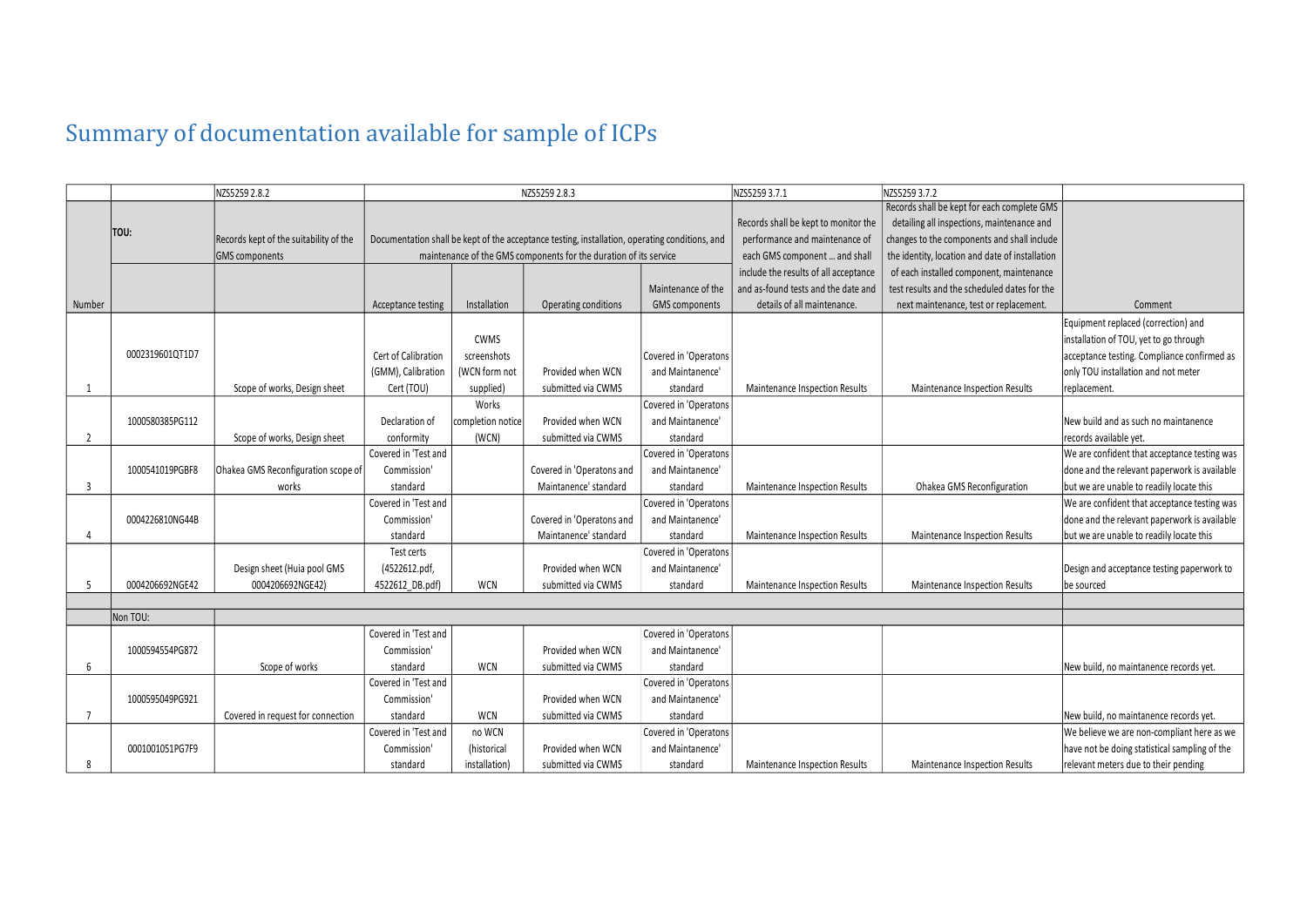## <span id="page-20-0"></span>5.1.3 Operation and maintenance

Powerco demonstrated their meter maintenance programme using SAP. Records of maintenance were reviewed (diaphragm maintenance, rotary meter maintenance, removals and installs). The auditor sighted some original dockets used for registry entry. Powerco also supplied the six-month maintenance program for G16 plus meters as evidence of the implementation of the maintenance programme. As a minimum they do a GMS site visit every 5 years.

Retailer queries/requests come in several forms.

- The retailer logs a job with the network operations centre (e.g. a disputed device). This is then allocated to a fault person and despatched to a laboratory for testing.
- Retailers also send in queries via email which are responded to in real time (they are not specifically logged in one place)
- If the retailer enquiry requires field work it is logged into CWMS, which results in a work order via SAP.
- Requests can also come in through the Commercial team e.g. an upgrade to a TOU site

There wasn't one place where queries could be logged, or the timeliness of responses monitored. This also means emerging trends might not be apparent as the information is so disparate, held by different parts of the business.

**RECOMMENDATION:** That Powerco consider how they record retailer metering queries. The logging of these in one central place would enable monitoring, to assure them of timely responses and to identify emerging trends/issues.

TOU data is supplied to retailers for billing. A sample of CSV files were supplied to the auditor. No issues arose. Powerco do not supply non-TOU data to retailers, they are read by meter readers on behalf of the retailers.

#### <span id="page-20-1"></span>5.1.4 Testing

Copies of acceptance and as found test results for the last 4 months were supplied as evidence of routine testing activity.

#### <span id="page-20-2"></span>5.2 Provision of metering price codes

Powerco supplied a copy of their meter pricing schedule, which is sent to all retailers as part of the yearly pricing updates and is also available on request.

#### <span id="page-20-3"></span>5.3 Disclosure of ICP information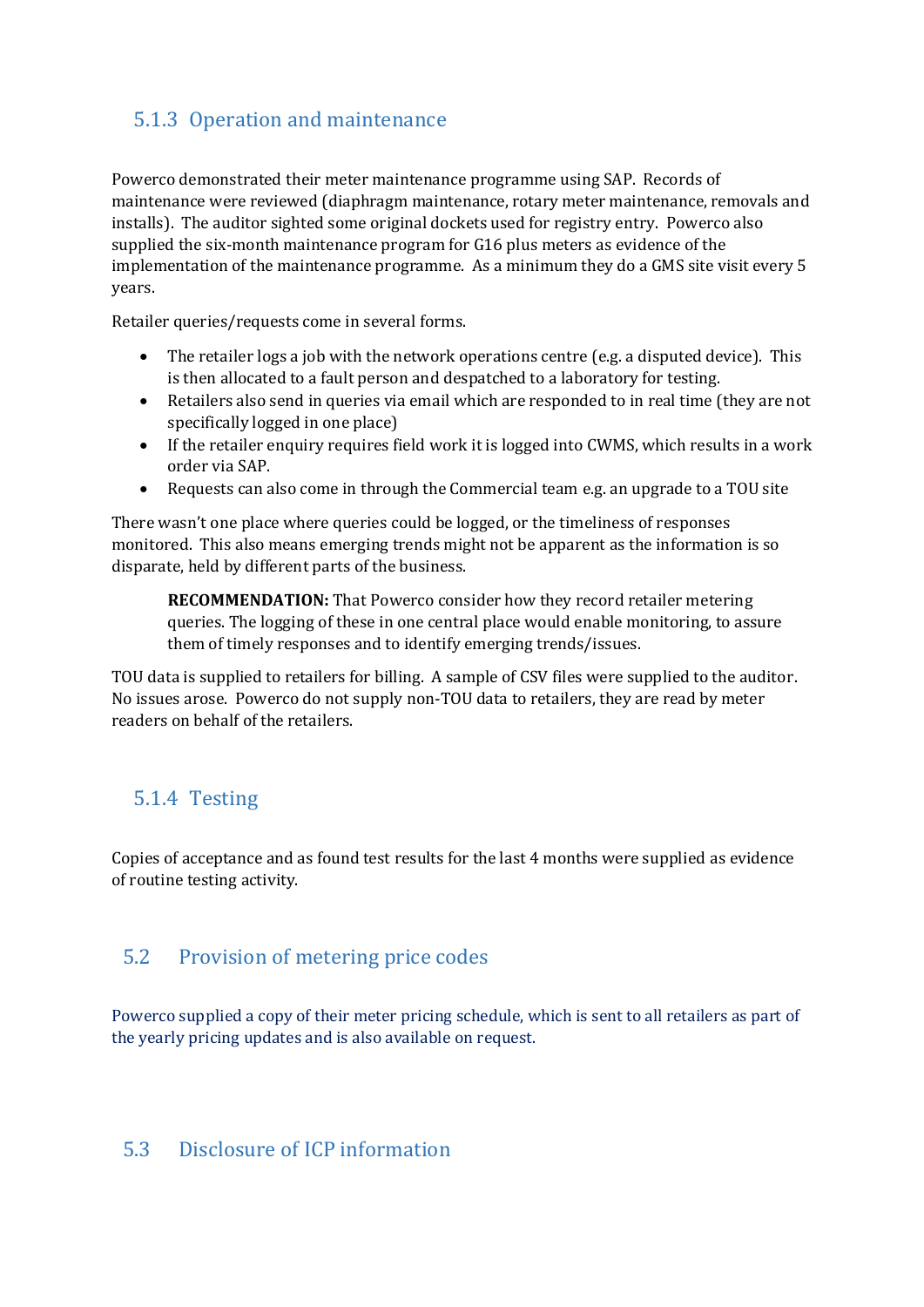Powerco withholds meter pricing information from the registry at a number of larger sites for reasons of commercial sensitivity.

Powerco have a portal through which they receive pricing requests for DOA ICPs. These can be either distributor or meter owner pricing requests. The last 25 requests were reviewed, and all were found to have been responded to within 1 business day demonstrating compliance with r50.

### <span id="page-21-0"></span>5.4 Registry information for new ICPs

As described in the distributor section above, the Powerco CWMS system is directly accessed by the field service provider. The FSP populates it with the relevant information regarding the physical connection including the metering equipment. It is possible to enter the information piecemeal over a period or all in one go. As soon as all the information is provided it means that confirmation that the meter has been installed has occurred. The system automatically pushes the relevant data to the registry overnight, including the registry information relating to the meter owner responsibilities. The process is therefore designed to update the registry within 1 day.

A sample of 25 new ICPs created since 1/1/2018 were reviewed for compliance with rule 56 (new ICP information populated within 2 business days of confirmation metering has been installed and information has been supplied by the retailer). The 'submit works complete date' was compared to the network registry event date for the population of the meter owner data on the registry. In all cases registry population was done within 1 business day, except for 1 ICP where the initial registry upload was rejected by the registry. It was nonetheless corrected and resubmitted within the required 2 business days. The process was therefore confirmed as compliant with the regulatory timeframe.

A sample of new ICPs were reviewed for accuracy of the meter owner registry fields (3 TOU and 25 non-TOU) against all the available CWMS information and paperwork. It was also confirmed that the field service provider had installed the expected meter by confirmation back to the job details to confirm compliance with the Powerco standards for ensuring appropriately sized meters are installed. No issues arose.

### <span id="page-21-1"></span>5.5 Maintenance of ICP information

An analysis of registry ICPs found some outliers where the meter pricing code was not as expected, compared with the network pricing code and load shedding category. These were further reviewed, and the meter pricing codes were found to accurately reflect what Powerco were charging, although in some instances Powerco were choosing to charge customers less to prevent any pricing shocks from upgraded metering.

During the audit a list of 12 ICPs were noted as having a status of ACTC or ACTV while the meter was noted as being 'REMOVED'. These were reviewed further. The following alleged breaches arose from the review.

**ALLEGED BREACH**: Powerco had incorrectly shown the meter as removed in the registry. This has now been rectified. (rule 58.1)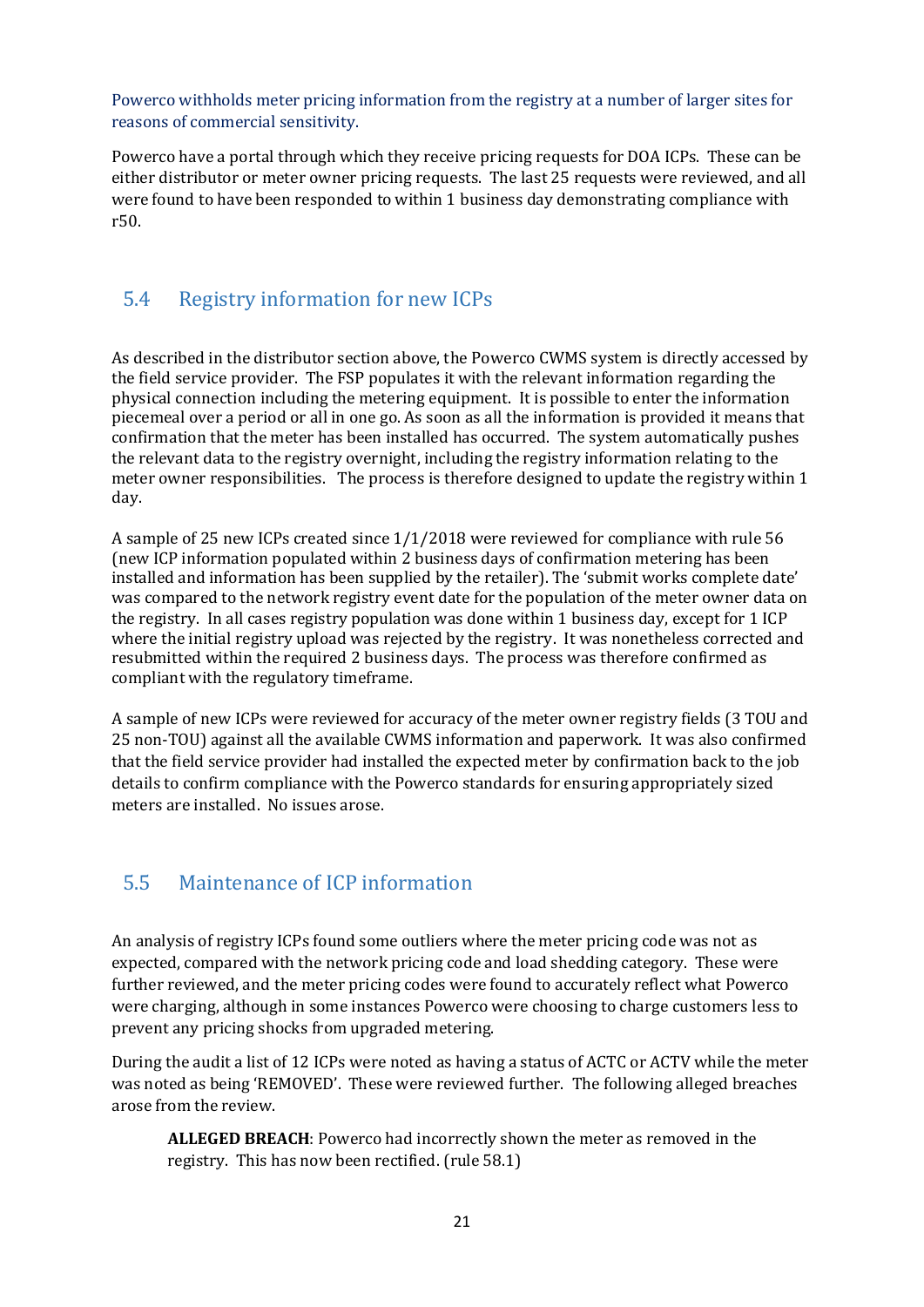**ALLEGED BREACH**: Incorrect status by retailer, the ICP was shown as active after the meter had been removed (rule 58.1):

- 3 ICPs for GENG
- 3 ICPs for CTCT
- 1 ICP for MEEN

See appendix B for further detail.

As a part of the audit the data in Powerco's CWMS system was reviewed against the registry for accuracy in the meter owner fields. A list of records that did not align were further reviewed but were found either to be timing differences between when the lists were pulled that had subsequently become aligned; or were meter code differences where DOA was used in the registry, but the actual meter code appeared in Powerco's system; decommissioned ICPs or TOU meters with N/A in the applicable registry field. There were therefore no issues arising.

## <span id="page-22-0"></span>6 Breach Allegations

All breach allegations are made under the Gas (Switching Arrangements) Rules 2008 unless otherwise stated.

| <b>Section</b> | <b>Summary of issue</b>                                                                                                                                            | <b>Rules</b><br>potentially<br>breached         |
|----------------|--------------------------------------------------------------------------------------------------------------------------------------------------------------------|-------------------------------------------------|
| 4.2            | Of 62 new connections reviewed, 2 were found<br>not to have had an ICP identifier assigned<br>within 3 business days and the retailer not to<br>have been informed | r51.2                                           |
| 4.2            | 6 new ICPs had been incorrectly assigned to the<br>wrong gas gate                                                                                                  | r <sub>58.1</sub>                               |
| 4.3            | 134 ICPs were in the wrong load shedding<br>categories, including some categorised as<br>domestic that appear to be commercial.                                    | r58.1                                           |
| 4.3            | 6 ICPs were found to have incorrect altitudes<br>and/or addresses                                                                                                  | r58.1                                           |
| 4.3            | 16 ICPs were found to have incorrect network<br>pressure                                                                                                           | r58.1                                           |
| 5.1            | The statistical sampling of their smaller meters<br>required by NZS5259, has been suspended                                                                        | Gas<br>(Downstream<br>Reconciliation)<br>r 27.1 |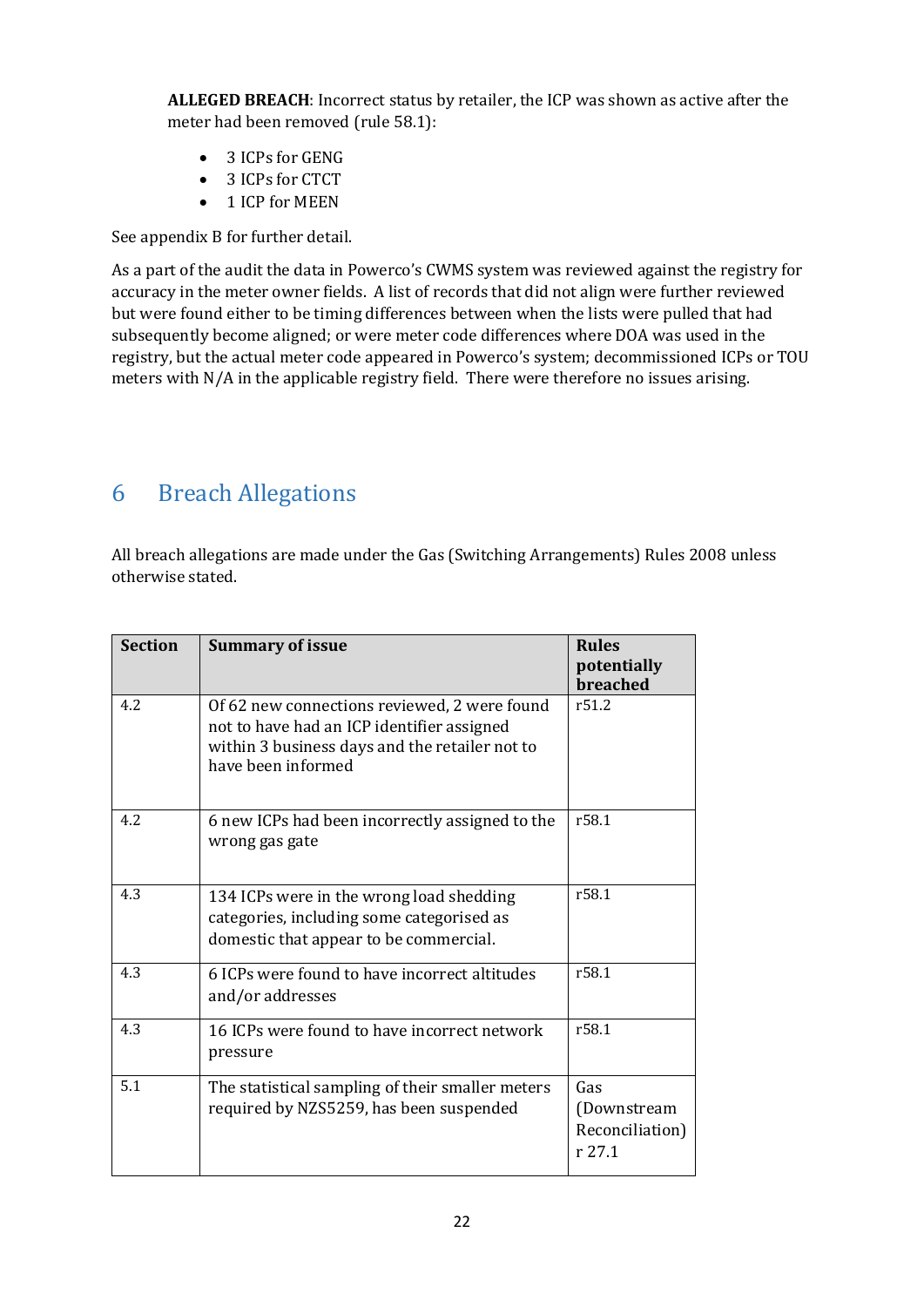| 5.5 | Powerco had incorrectly shown a meter as<br>removed in the registry.                           | r58.1 |
|-----|------------------------------------------------------------------------------------------------|-------|
| 5.5 | Incorrect status by retailer, the ICP was shown<br>as active after the meter had been removed. | r58.1 |
|     | 3 ICPs for GENG<br>$\bullet$<br>3 ICPs for CTCT<br>$\bullet$<br>1 ICP for MEEN                 |       |

## <span id="page-23-0"></span>7 Conclusion

In general, the auditor noted that significant process improvements had been made, particularly in the frequency of alignment checks between Powerco systems and the registry, as well as the introduction of new data integrity checks and work to progress decommissioned ICPs. However, documentation to illustrate metering compliance was difficult to locate.

The summary of report findings shows that the Powerco control environment, for the 15 areas evaluated, was found to be: "effective" for 13 areas; "not adequate" for 1 area; "not applicable" for 1 area.

7 breach allegations are made in relation to Powerco regarding the non-compliant areas and are summarised in the above table. There is also an alleged breach arising for 3 retailers. The following observation and recommendations were also made:

**RECOMMENDATION**: That Powerco improve the integrity checks in their tool for reviewing load shedding categories, particularly with regard to ensuring the DOM code is used accurately.

This recommendation has already been implemented.

**OBSERVATION:** Powerco have suspended the statistical sampling of smaller meters as required by NZS5259, given the expected rollout of smart meters in 2022. If there is any significant delay to the smart metering project this suspension will need to be reconsidered.

**RECOMMENDATION:** That Powerco considers how it stores documentation to demonstrate compliance with NZS5259.

**RECOMMENDATION:** That Powerco consider how they record retailer metering queries. The logging of these in one central place would enable monitoring, to assure them of timely responses and to help identify emerging trends/issues.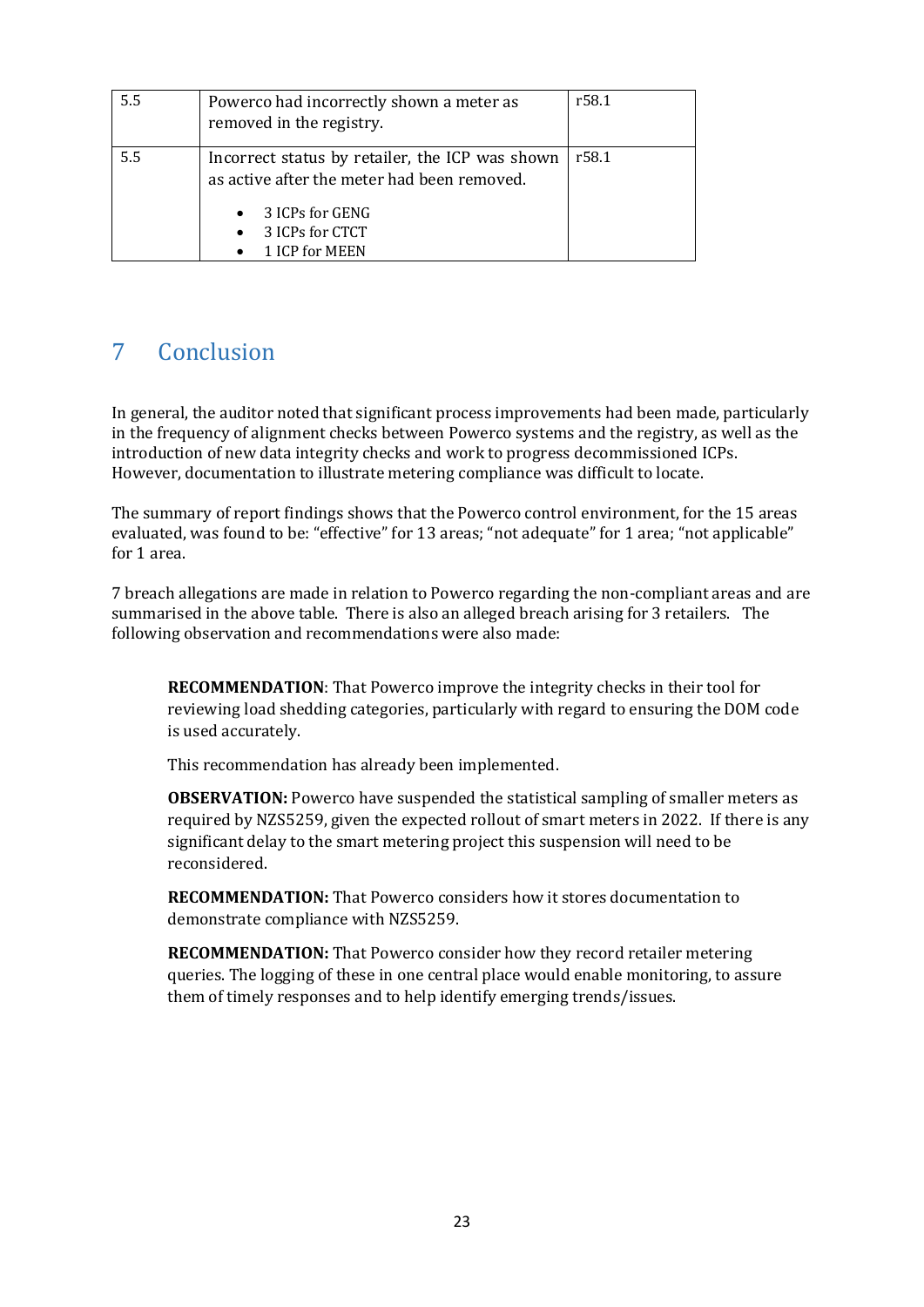## <span id="page-24-0"></span>Appendix A – Control Rating Definitions

| <b>Control Rating</b>               | <b>Definition</b>                                                                                                                                                                                                                                                                                                |
|-------------------------------------|------------------------------------------------------------------------------------------------------------------------------------------------------------------------------------------------------------------------------------------------------------------------------------------------------------------|
| Control environment is not adequate | Operating controls designed to mitigate key risks are not<br>applied, or are ineffective, or do not exist.<br>Controls designed to ensure compliance are not applied, or are<br>ineffective, or do not exist.<br>Efficiency/effectiveness of many key processes requires<br>improvement.                         |
| Control environment is adequate     | Operating controls designed to mitigate key risks are not<br>consistently applied or are not fully effective.<br>Controls designed to ensure compliance are not consistently<br>applied or are not fully effective.<br>Efficiency/effectiveness of some key processes requires<br>improvement.                   |
| Control environment is effective    | Isolated exceptions identified when testing the effectiveness of<br>operating controls to mitigate key risks.<br>Isolated exceptions identified when testing the effectiveness of<br>controls to ensure compliance.<br>Isolated exceptions where efficiency/effectiveness of key<br>processes could be enhanced. |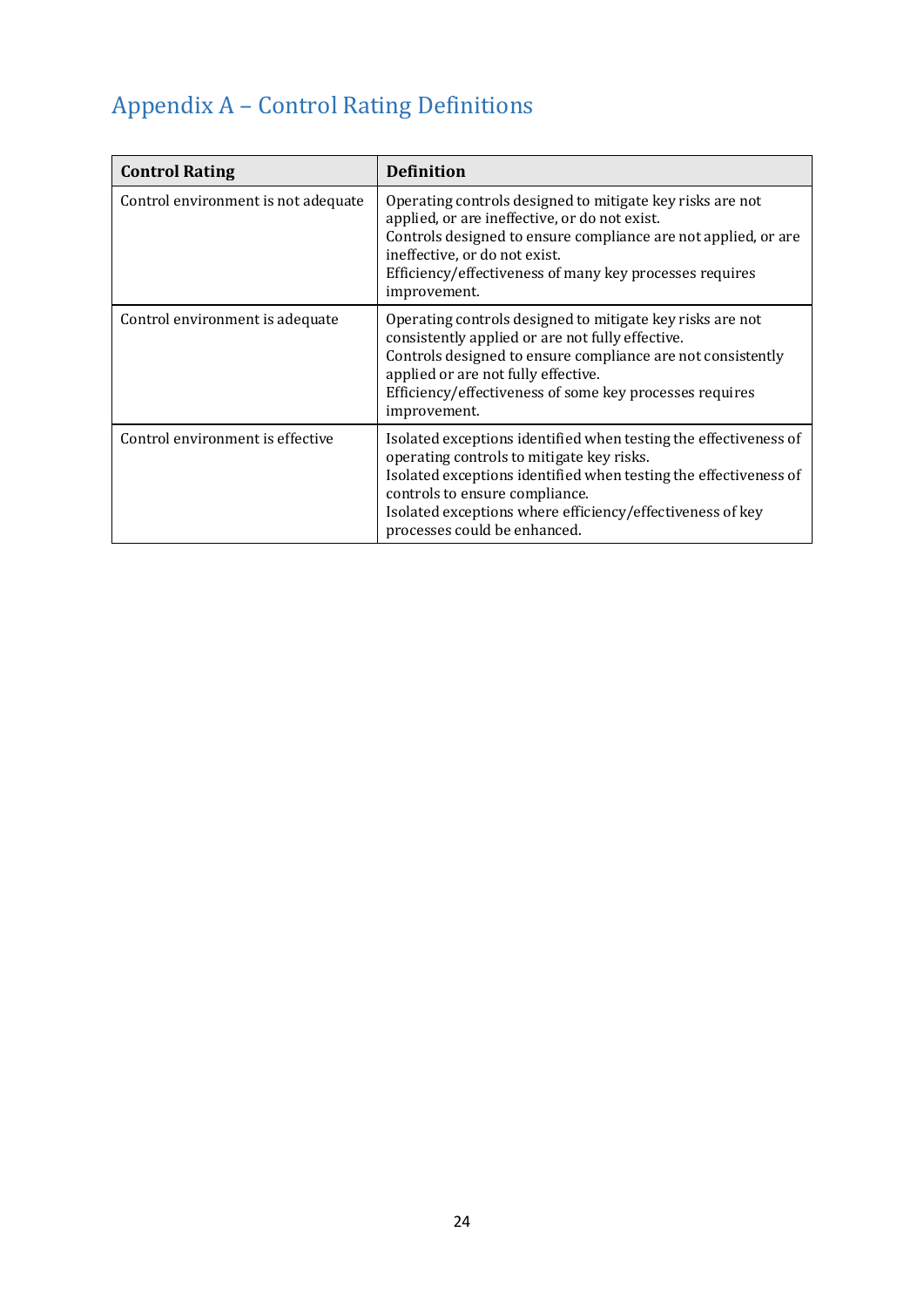## <span id="page-25-0"></span>Appendix B – Alleged Breach Details

## **ICP identifier not assigned**

ICP identifier not created within 3 business days and retailer not notified (51.2)

| <b>Job ID</b> | Date<br><b>Application</b><br><b>Created</b> | <b>Work Type</b>  | Date<br>confirm<br>application | <b>Days</b><br><b>Between</b> |
|---------------|----------------------------------------------|-------------------|--------------------------------|-------------------------------|
| 62750         | 23/06/2021                                   | New<br>Connection | 5/07/2021                      | 12                            |
| 63466         | 12/08/2021                                   | New<br>Connection | 19/08/2021                     |                               |

#### **Incorrect gas gates**

| <b>GIS GAS GATE ID</b>   | <b>Registry</b><br><b>Gas Gate</b><br>Code |
|--------------------------|--------------------------------------------|
| Palmerston North 1070272 | ASH34301                                   |
| Tawa A 1110077           | <b>BEL24510</b>                            |
| Waitangirua 1002532      | TWA35610                                   |
| Waitangirua 1002532      | TWA35610                                   |
| Waitangirua 1002532      | TWA35610                                   |
| Tawa A 1110077           | BEL24510                                   |
|                          |                                            |

#### **Load Shedding**

| ICP             | Existing<br>Load<br>Shedding<br>Category | Proposed<br>Load<br>Shedding<br>Category | Comment                        |
|-----------------|------------------------------------------|------------------------------------------|--------------------------------|
| 0001586031QT421 | 6                                        | $\overline{4}$                           | To be updated in annual review |
| 0001632141QTC45 | 6                                        | $\overline{4}$                           | To be updated in annual review |
| 0001677421QTA05 | 6                                        | $\overline{4}$                           | To be updated in annual review |
| 0001680170PG00F | 6                                        | $\overline{4}$                           | To be updated in annual review |
| 0001711811PG8BB | 6                                        | $\overline{4}$                           | To be updated in annual review |
| 0001787441QT405 | 6                                        | 4                                        | To be updated in annual review |
| 0001829231QT70C | 6                                        | $\overline{4}$                           | To be updated in annual review |
| 00018342710T768 | 6                                        | 4                                        | To be updated in annual review |
| 0001849021QT5FE | 6                                        | $\overline{4}$                           | To be updated in annual review |
| 00020447510T53B | 6                                        | n/a                                      | Decommissioned                 |
| 0002184401QTEEC | 6                                        | $\overline{4}$                           | To be updated in annual review |
| 0002227281QT51C | 6                                        | $\overline{4}$                           | To be updated in annual review |
| 0002235561QTB05 | 6                                        | $\overline{4}$                           | To be updated in annual review |
| 0002244891QT503 | 6                                        | 4                                        | To be updated in annual review |
| 00022644510T72D | 6                                        | 4                                        | To be updated in annual review |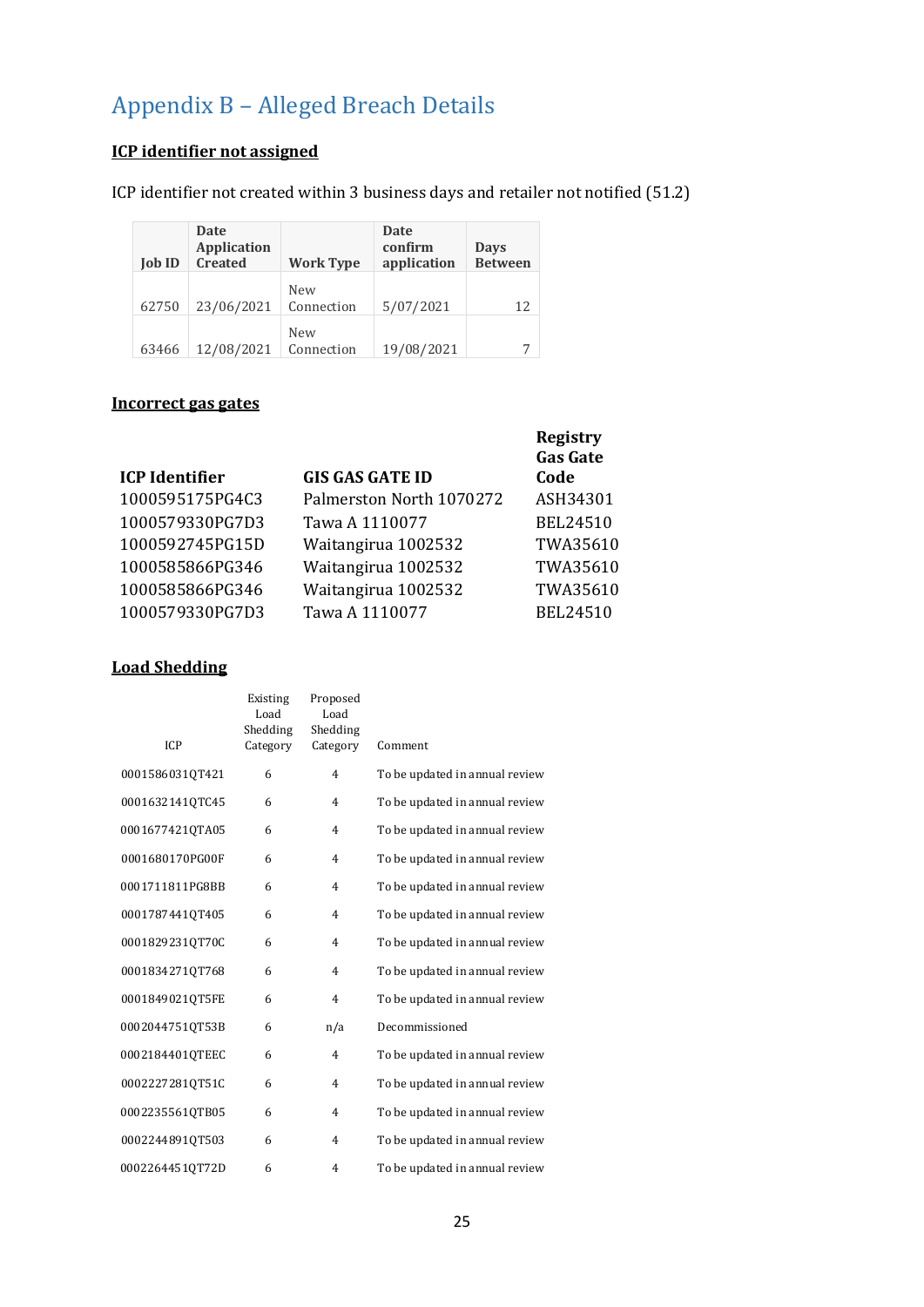| 0002273421QTEF1 | 6 | 4   | To be updated in annual review                               |
|-----------------|---|-----|--------------------------------------------------------------|
| 0002282011QT134 | 6 | 4   | To be updated in annual review                               |
| 0002295571QT740 | 6 | 4   | To be updated in annual review                               |
| 00022969910T316 | 6 | 4   | To be updated in annual review                               |
| 0002306101QTF54 | 6 | 4   | To be updated in annual review                               |
| 0002317131QT1ED | 6 | 4   | To be updated in annual review                               |
| 0002317641QTBB2 | 6 | n/a | Back within 10% threshold (265.4 GJ), no change<br>required. |
| 0002317761QTFE3 | 6 | 4   | To be updated in annual review                               |
| 0002319341QT677 | 6 | 4   | To be updated in annual review                               |
| 0002333481QT917 | 6 | 4   | To be updated in annual review                               |
| 0002378808QTA75 | 6 | 4   | To be updated in annual review                               |
| 0002379558QT6D5 | 6 | 4   | To be updated in annual review                               |
| 0002380239QT35E | 6 | 4   | To be updated in annual review                               |
| 0004200346NG2CF | 6 | 4   | To be updated in annual review                               |
| 0004202087NG926 | 6 | 4   | To be updated in annual review                               |
| 0004202390NGD42 | 6 | 4   | To be updated in annual review                               |
| 0004209852NG6C6 | 6 | 4   | To be updated in annual review                               |
| 0004210904NG204 | 6 | 4   | To be updated in annual review                               |
| 0004212858NG356 | 6 | 4   | To be updated in annual review                               |
| 0004216247NGAAF | 6 | 4   | To be updated in annual review                               |
| 0004216869NGE6B | 6 | 4   | To be updated in annual review                               |
| 0004216899NGE7C | 6 | 4   | To be updated in annual review                               |
| 0004217444NG1C9 | 6 | 4   | To be updated in annual review                               |
| 0004223982NG50D | 6 | 4   | To be updated in annual review                               |
| 0004224791NG10B | 6 | 4   | To be updated in annual review                               |
| 0011002468PG23A | 6 | 4   | To be updated in annual review                               |
| 0054230424PG74B | 6 | 4   | To be updated in annual review                               |
| 0075003296PGBC1 | 6 | 4   | To be updated in annual review                               |
| 1000496839PGAFD | 6 | 4   | To be updated in annual review                               |
| 1000503002PG754 | 6 | 4   | To be updated in annual review                               |
| 1000503559PG48D | 6 | 4   | To be updated in annual review                               |
| 1000510242PG5F7 | 6 | 4   | To be updated in annual review                               |
| 1000515398PG400 | 6 | 4   | To be updated in annual review                               |
| 1000516619PGAEA | 6 | 4   | To be updated in annual review                               |
| 1000518467PGEEB | 6 | 4   | To be updated in annual review                               |
| 1000520678PGDB3 | 6 | 4   | To be updated in annual review                               |
| 1000523370PG842 | 6 | 4   | To be updated in annual review                               |
| 1000525031PG061 | 6 | 4   | To be updated in annual review                               |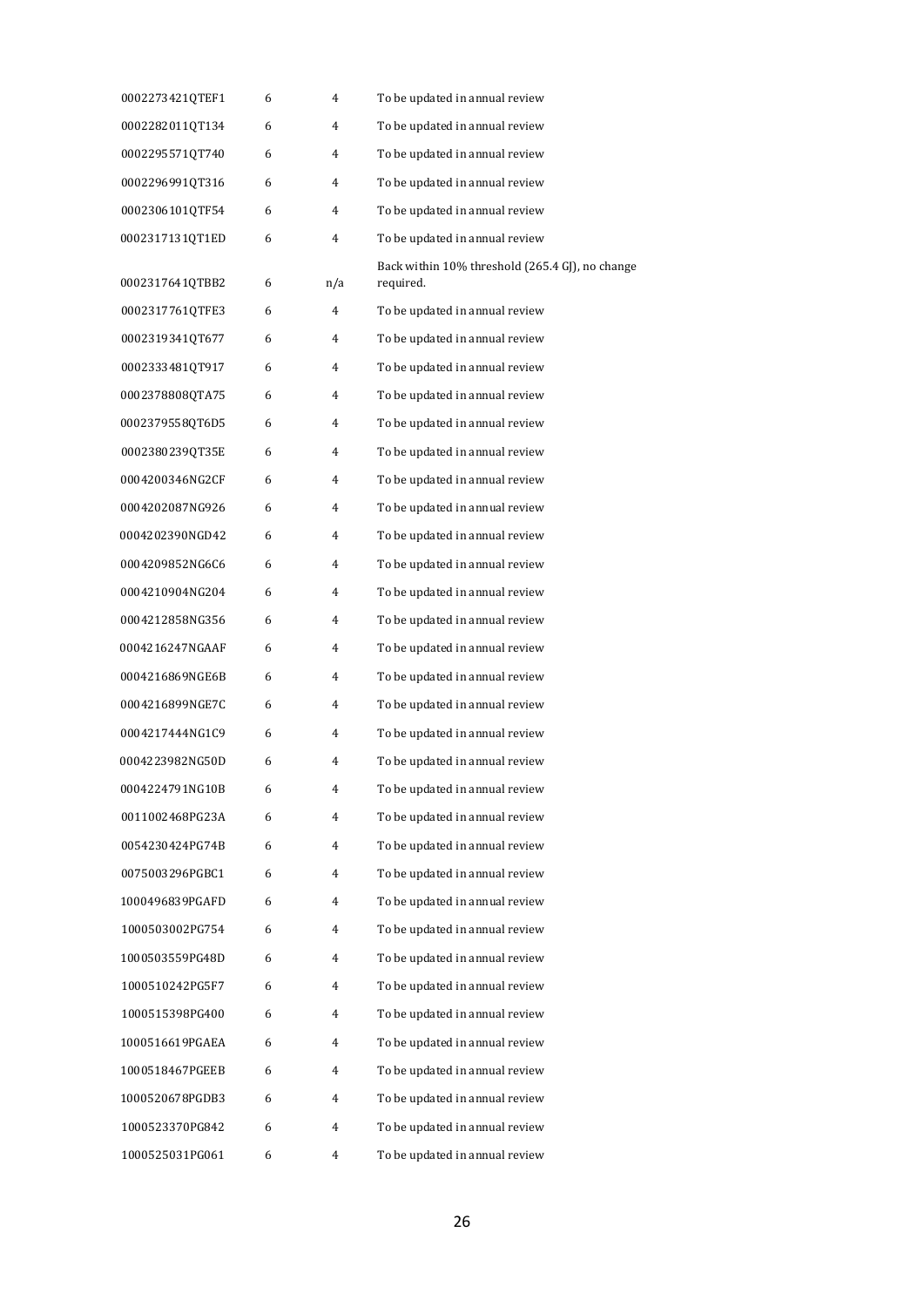| 1000541121PG710 | 6 | 4   | To be updated in annual review                                                                                           |  |
|-----------------|---|-----|--------------------------------------------------------------------------------------------------------------------------|--|
| 1000543821PGD59 | 6 | 4   | To be updated in annual review                                                                                           |  |
| 1000543966PGB32 | 6 | 4   | To be updated in annual review                                                                                           |  |
| 1000551391PG744 | 6 | 4   | To be updated in annual review                                                                                           |  |
| 1000555625PG779 | 6 | 4   | To be updated in annual review                                                                                           |  |
| 1000558233PGA7A | 6 | 4   | To be updated in annual review                                                                                           |  |
| 1000558671PG45B | 6 | 4   | To be updated in annual review                                                                                           |  |
| 1000573487PG9E9 | 6 | 4   | To be updated in annual review                                                                                           |  |
| 1000575768PGA4E | 6 | 4   | To be updated in annual review                                                                                           |  |
| 1000578484PGAC9 | 6 | 4   | To be updated in annual review                                                                                           |  |
| 1000578640PG62B | 6 | 4   | To be updated in annual review                                                                                           |  |
| 1000580827PGA86 | 6 | 4   | To be updated in annual review                                                                                           |  |
| 1000581099PGA02 | 6 | 4   | To be updated in annual review                                                                                           |  |
| 1000581238PG45F | 6 | 4   | To be updated in annual review                                                                                           |  |
| 1000581860PG449 | 6 | 4   | To be updated in annual review                                                                                           |  |
| 1000582235PG9E4 | 6 | 4   | To be updated in annual review                                                                                           |  |
| 1000582289PG848 | 6 | 4   | To be updated in annual review                                                                                           |  |
| 1000582400PG555 | 6 | 4   | To be updated in annual review                                                                                           |  |
| 1000582643PG137 | 6 | 4   | To be updated in annual review                                                                                           |  |
| 1000583142PG3D0 | 6 | 4   | To be updated in annual review                                                                                           |  |
| 1000583335PG140 | 6 | 4   | To be updated in annual review                                                                                           |  |
| 1000583544PGE5E | 6 | 4   | To be updated in annual review                                                                                           |  |
| 1000583992PGE9F | 6 | 4   | To be updated in annual review                                                                                           |  |
| 1000585356PG7B0 | 6 | 4   | To be updated in annual review                                                                                           |  |
| 1000585602PGBB7 | 6 | 4   | To be updated in annual review                                                                                           |  |
| 1000586166PG8AF | 6 | 4   | To be updated in annual review                                                                                           |  |
| 1000586233PGEEB | 6 | 4   | To be updated in annual review                                                                                           |  |
| 1000586413PG5B8 | 6 |     | 212GJ, LS correct                                                                                                        |  |
| 1000586931PGD60 | 6 | 4   | To be updated in annual review                                                                                           |  |
| 1000587121PG660 | 6 | 4   | To be updated in annual review                                                                                           |  |
| 1000587144PG4DF | 6 | 4   | To be updated in annual review                                                                                           |  |
| 1000587973PGEE0 | 6 |     | 430 GJ to be updated in annual review                                                                                    |  |
| 1000588126PG2CA | 6 | 4   | To be updated in annual review                                                                                           |  |
| 1000588282PG8DC | 6 | 4   | To be updated in annual review                                                                                           |  |
| 1000589981PG6B2 | 6 | n/a | The load shedding category has changed to 7<br>(critical care designation). Updated 28/10/2021 on<br>direction from GIC. |  |
| 1000592808PG3AC | 6 | n/a | 170GJ so far, LS correct                                                                                                 |  |
| 1000593286PGED7 | 6 | n/a | 273GJ in 9 months, to be updated in annual review                                                                        |  |
| 1000594769PGAD6 | 6 | n/a | 268GJ in 7 months, to be updated in annual review                                                                        |  |
|                 |   |     |                                                                                                                          |  |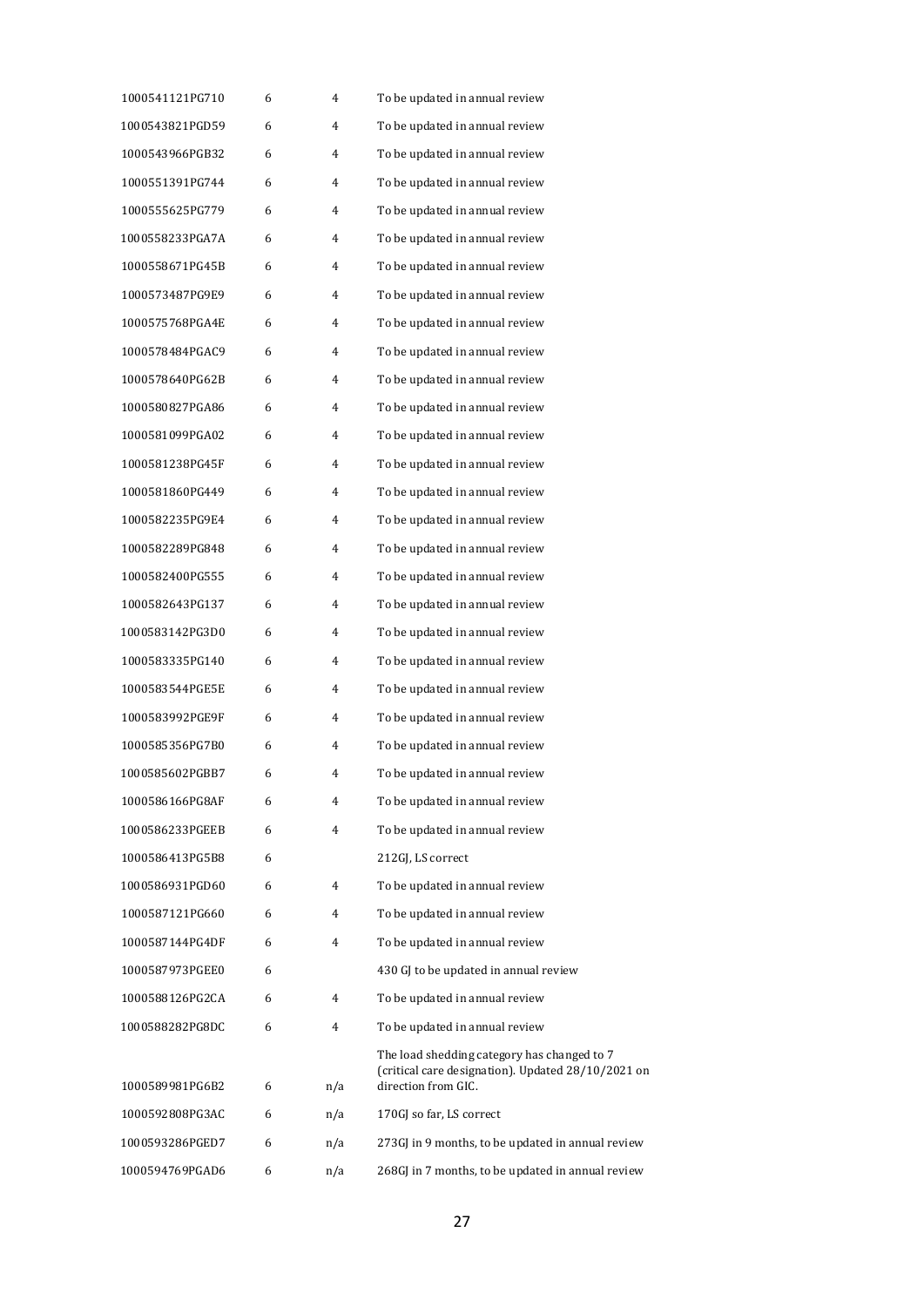| 1000595067PG7EF | 6 | n/a | 171GJ in 8 months, LS correct (may be updated in<br>next year's review depending on consumption)     |
|-----------------|---|-----|------------------------------------------------------------------------------------------------------|
| 1000595378PG19F | 6 | n/a | 182GJ in 5 months, LS correct (may be updated in<br>next year's review depending on consumption)     |
| 1000597849PGA6C | 6 | n/a | New ICP, 11GJ in 2 months, LS correct                                                                |
| 0001372874PG303 | 4 | 6   | To be updated in annual review                                                                       |
| 0001393385QTA3C | 4 | 6   | To be updated in annual review                                                                       |
| 0001412412QTC9D | 4 | 6   | To be updated in annual review                                                                       |
| 0001694641QT06F | 4 | 6   | To be updated in annual review                                                                       |
| 0001788421QT295 | 4 | 6   | To be updated in annual review                                                                       |
| 0002038101QTA0C | 4 | 6   | To be updated in annual review                                                                       |
| 0002090531QTA1D | 4 | 6   | To be updated in annual review                                                                       |
| 00021033510T2A3 | 4 | 6   | To be updated in annual review                                                                       |
| 0002227761QTAA3 | 4 | 6   | To be updated in annual review                                                                       |
| 0002244531QT814 | 4 | 6   | To be updated in annual review                                                                       |
| 0002256081QT402 | 4 | 6   | To be updated in annual review                                                                       |
| 0002293091QTD3F | 4 | n/a | Inactive, not using any gas                                                                          |
| 0002309301QTC33 | 4 | 6   | To be updated in annual review                                                                       |
| 0002315581QTC1E | 4 | 6   | To be updated in annual review                                                                       |
| 0002317181QT35F | 4 | 6   | To be updated in annual review                                                                       |
| 0002318541QT1D1 | 4 | 6   | To be updated in annual review                                                                       |
| 0002377256QT28C | 4 | 6   | To be updated in annual review                                                                       |
| 0004208608NGBF4 | 4 | 6   | To be updated in annual review                                                                       |
| 0004209960NG8BF | 4 | 6   | To be updated in annual review                                                                       |
| 0004224730NG551 | 4 | 6   | To be updated in annual review                                                                       |
| 0004224772NG771 | 4 | 6   | To be updated in annual review                                                                       |
| 0004224784NG6E9 | 4 | n/a | Fell back within the $+/-10\%$ in the 12 months used<br>for the updates (238.7 GJ). To remain as is. |
| 0004227757NG58B | 4 | 6   | To be updated in annual review                                                                       |
| 1000504618PGD0E | 4 | 6   | To be updated in annual review                                                                       |
| 1000504702PGC36 | 4 | n/a | Fell back within the $+/-10\%$ in the 12 months used<br>for the updates (253.9 GJ). To remain as is. |
| 1000504705PG1FC | 4 | n/a | Fell back within the $+/-10\%$ in the 12 months used<br>for the updates (234 GJ). To remain as is.   |
| 1000521225PG741 | 4 | 6   | To be updated in annual review                                                                       |
| 1000522051PGBF1 | 4 | 6   | To be updated in annual review                                                                       |
| 1000528892PGE93 | 4 | 6   | To be updated in annual review                                                                       |
| 1000541759PG65F | 4 | 6   | To be updated in annual review                                                                       |
| 1000549351PG54A | 4 | 6   | To be updated in annual review                                                                       |
| 1000554387PGB46 | 4 | 3   | To be updated in annual review                                                                       |
| 1000587637PG240 | 4 | 6   | To be updated in annual review                                                                       |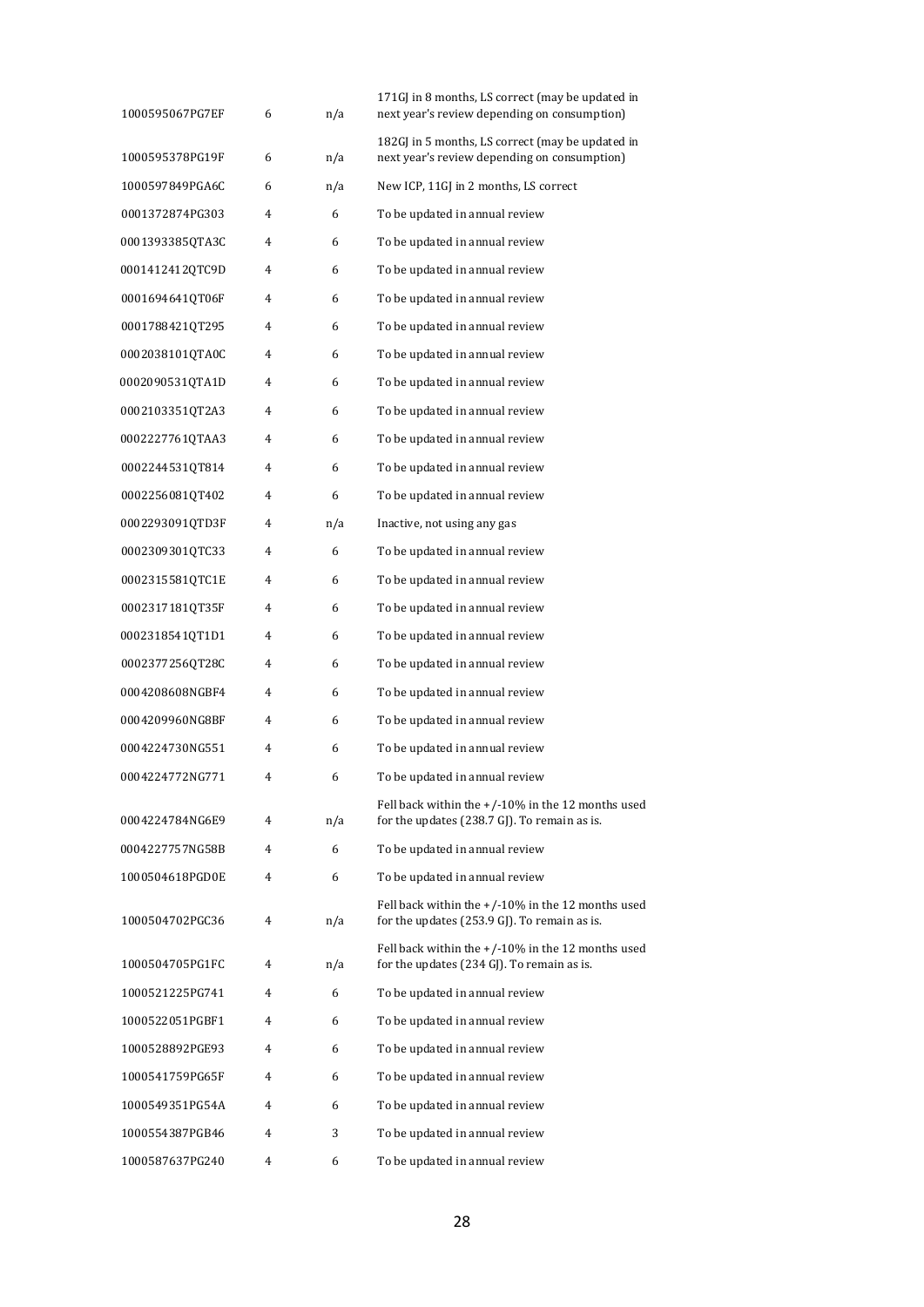| 1000591254PG050 | 4              | n/a | No revision consumption yet                                               |  |
|-----------------|----------------|-----|---------------------------------------------------------------------------|--|
| 1000591718PG4EE | $\overline{4}$ | n/a | No revision consumption yet, but meter has been<br>downgraded - move to 6 |  |
| 1000592868PGC5C | 4              | n/a | New ICP, very little consumption so far. Move to 6?                       |  |
| 1000593014PGBB2 | $\overline{4}$ | n/a | No revision consumption yet                                               |  |
| 1000594544PG2DF | $\overline{4}$ | n/a | New ICP, very little consumption so far. Move to 6?                       |  |
| 1000596438PGED8 | $\overline{4}$ | n/a | New ICP, very little consumption so far. Move to 6?                       |  |
| 1000598165PG44E | 4              | n/a | No revision consumption yet                                               |  |

#### **Altitudes**

|                       | <b>ICP</b><br><b>Creation</b> |                     |                                           |
|-----------------------|-------------------------------|---------------------|-------------------------------------------|
| <b>ICP</b> Identifier | Date                          | <b>ICP Altitude</b> | <b>Findings</b>                           |
| 0001412231QTB0E       | 1/07/2008                     | 0                   | To be corrected, should be $\sim$ 20.     |
|                       |                               |                     | Looks incorrect, will investigate and     |
| 0001808451QT697       | 1/07/2008                     | 0                   | correct (if appropriate).                 |
|                       |                               |                     | To confirm address. Altitude              |
|                       |                               |                     | consistent with 1 Miro St Inglewood       |
|                       |                               |                     | but address may have been                 |
| 0011002400PGFDE       | 1/07/2008                     | 197                 | incorrectly entered.                      |
|                       |                               |                     | To be corrected, should be $\sim$ 80. Run |
| 1000511387PG7F3       | 1/07/2008                     | $\theta$            | addr valid/check GIS                      |
|                       |                               |                     | To confirm address. Altitude              |
|                       |                               |                     | consistent with 11 Elliot St Inglewood    |
| 0088503171PG203       | 1/07/2008                     | 200                 | (rather than NPL).                        |
|                       |                               |                     | To be corrected, should be $\sim$ 25. Run |
| 1000599966PG923       | 1/07/2021                     |                     | addr validation/check GIS                 |

#### **Network Pressure**

| <b>ICP Identifier</b> | <b>ICP Creation</b><br>Date | <b>Network</b><br>Pressure on<br>registry | <b>Network</b><br><b>Operating</b><br><b>Pressure from</b><br><b>GIS</b> | <b>Network</b><br><b>Pressure</b><br>midpoint | <b>GIS matches</b><br><b>Registry</b> |
|-----------------------|-----------------------------|-------------------------------------------|--------------------------------------------------------------------------|-----------------------------------------------|---------------------------------------|
| 0044105322PG1F5       | 1/07/2008                   | 4                                         | <b>NO PRESSURE</b>                                                       | #N/A                                          | #N/A                                  |
| 0075003355PG9EA       | 1/07/2008                   | 4                                         | MP 210-420kPa                                                            | 315                                           | No                                    |
| 0075003504PGBA1       | 1/07/2008                   | 4                                         | MP 210-420kPa                                                            | 315                                           | No                                    |
| 1000572476PG41B       | 17/04/2018                  | 16                                        | MP 210-420kPa                                                            | 315                                           | No                                    |
| 1000594983PG4F6       | 8/03/2021                   | 16                                        | <null></null>                                                            | H N/A                                         | #N/A                                  |
| 1000564986PGC25       | 4/07/2017                   | 118                                       | MP 210-420kPa                                                            | 315                                           | No                                    |
| 1000592361PG103       | 17/02/2021                  | 118                                       | MP 210-420kPa                                                            | 315                                           | No                                    |
| 0002152401QT77D       | 1/07/2008                   | 315                                       | HLP 7-25kPa                                                              | 16                                            | No                                    |
| 0002172601QT4B7       | 1/07/2008                   | 315                                       | HLP 7-25kPa                                                              | 16                                            | No                                    |
| 1000583231PG94E       | 8/07/2021                   | 315                                       | #N/A                                                                     | #N/A                                          | #N/A                                  |
| 1000585948PG48C       | 25/10/2019                  | 315                                       | LMP 25-210kPa                                                            | 118                                           | No                                    |
| 1000540425PG2BF       | 13/08/2012                  | 560                                       | MP 210-420kPa                                                            | 315                                           | No                                    |
| 0001799461QT971       | 1/07/2008                   | 560                                       | MP 210-420kPa                                                            | 315                                           | No                                    |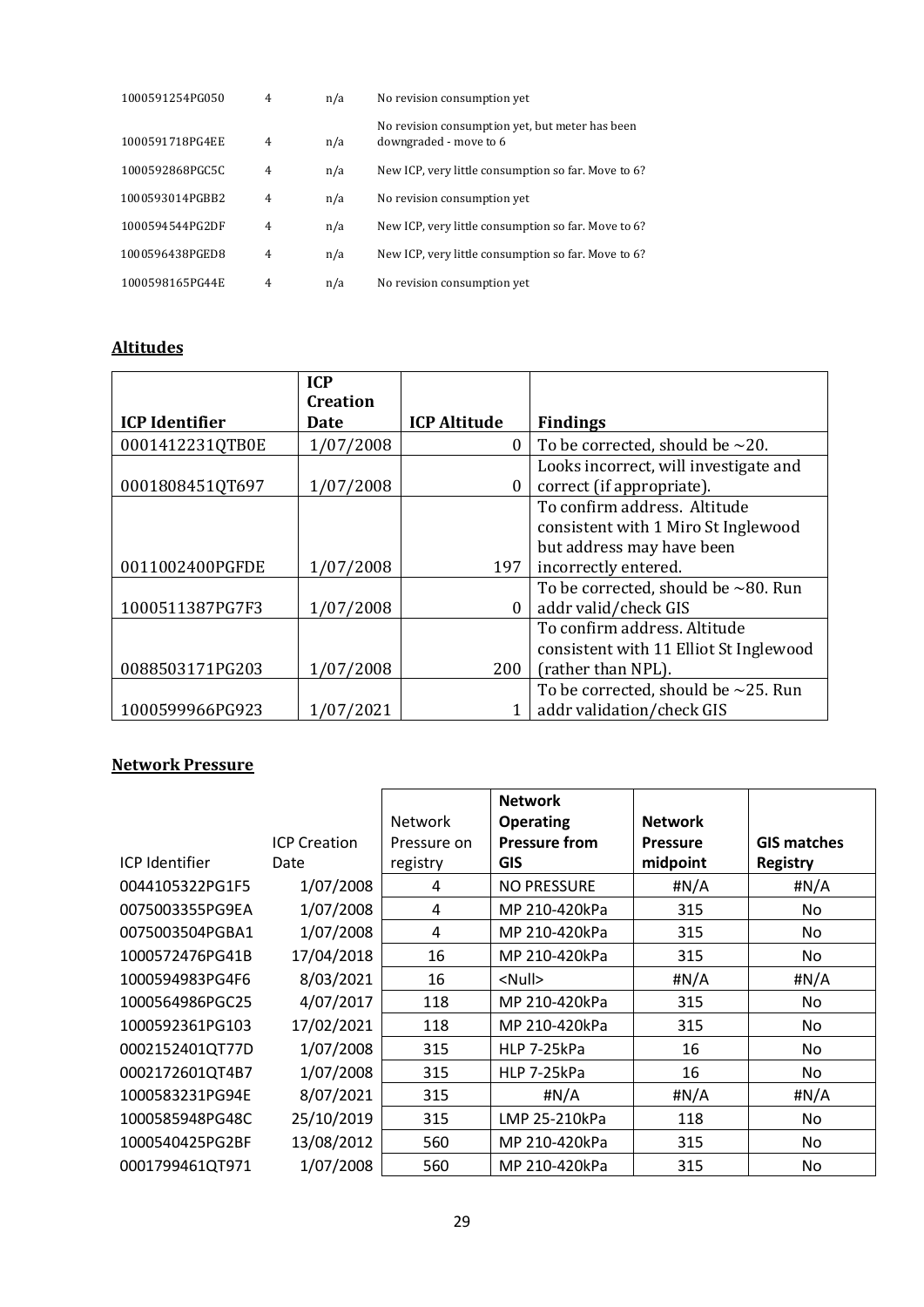| 0001846781QTB83 | 1/07/2008 | 560 | MP 210-420kPa | 315 | No |
|-----------------|-----------|-----|---------------|-----|----|
| 0002051071QT8AD | 1/07/2008 | 560 | MP 210-420kPa | 315 | No |
| 0001752391QTD34 | 1/07/2008 | 560 | MP 210-420kPa | 315 | No |

#### **Incorrect status, ACTC or ACTV but meters have been removed.**

0001113620PG72A Meter incorrectly recorded as removed instead of pressure change. POCO 0001881108PGCF0 Retailer had status as ACTV even though meter has been removed. CTCT 0002322861QT6E0 Retailer had status of ACTV even though meter has been removed. CTCT 0004010439NG777 Retailer had status of ACTV even though meter has been removed. GENG 0004207581NGA8C Retailer had status of ACTV even though meter has been removed. GENG 0004226437NG8D8 Retailer had status as ACTV even though the meter has been removed. GENG 0046124800PGA34 Retailer had status as ACTV even though the meter has been removed. MEEN

0054229601PG917 Retailer had status as ACTV even though there is no meter. CTCT